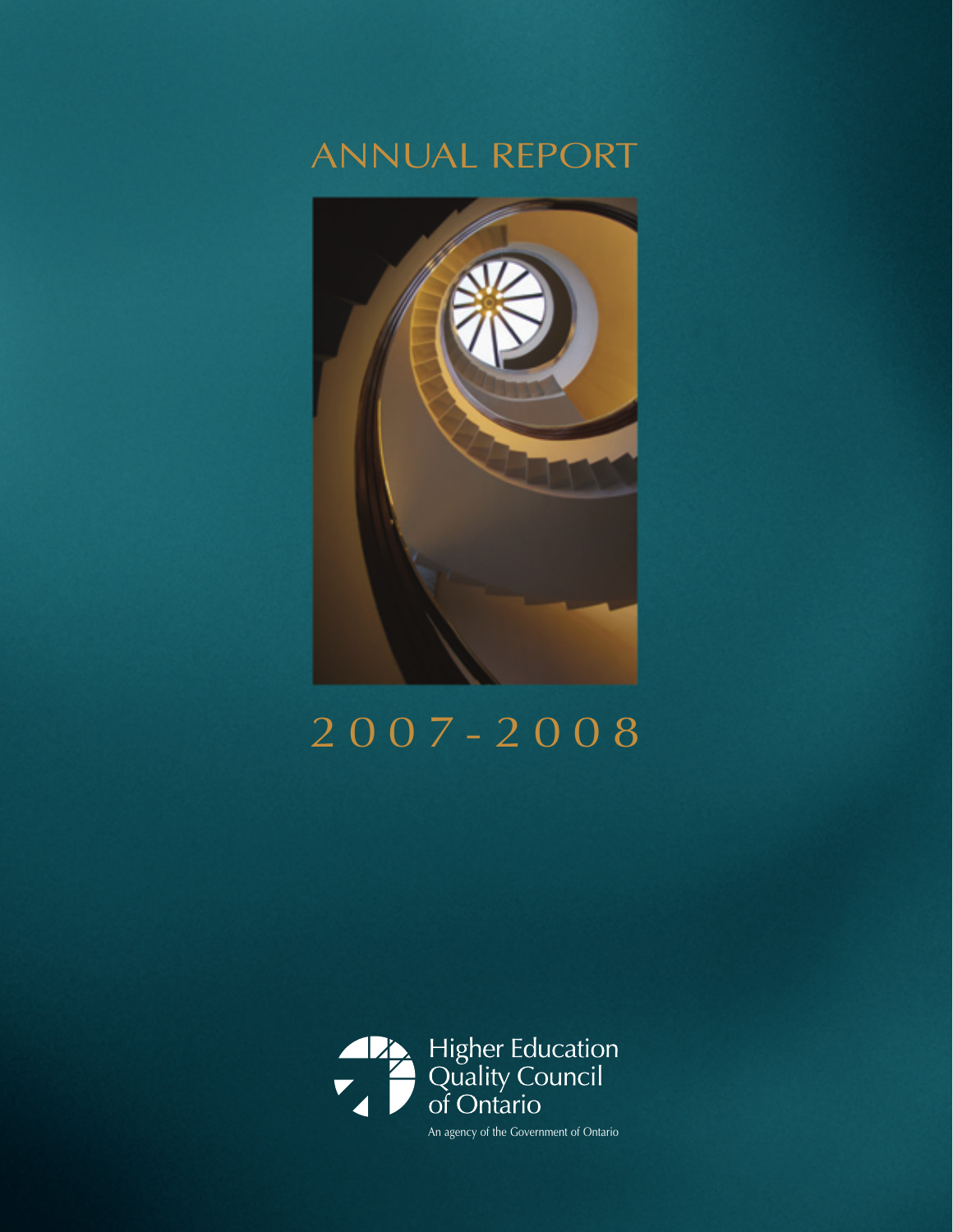# Profile

The Higher Education Quality Council of Ontario is an independent agency of the Government of Ontario dedicated to supporting the ongoing improvement of Ontario's system of postsecondary education. The Council was created through the *Higher Education Quality Council of Ontario Act, 2005*. Its mandate is to conduct research, evaluate the postsecondary education system and provide policy recommendations to the Minister of Training, Colleges and Universities with a view to enhancing the quality, access, and accountability of higher education in Ontario.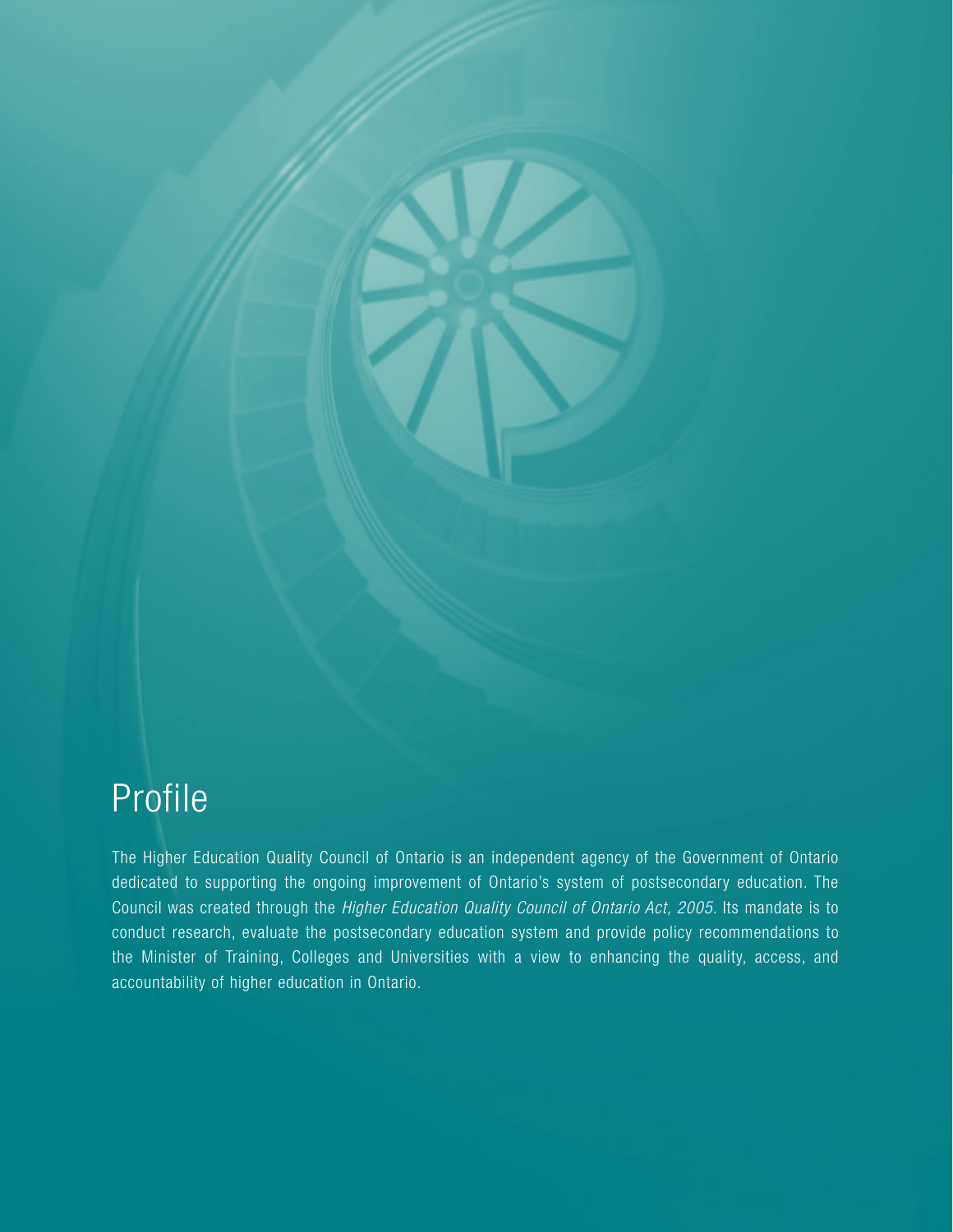

# Table of Contents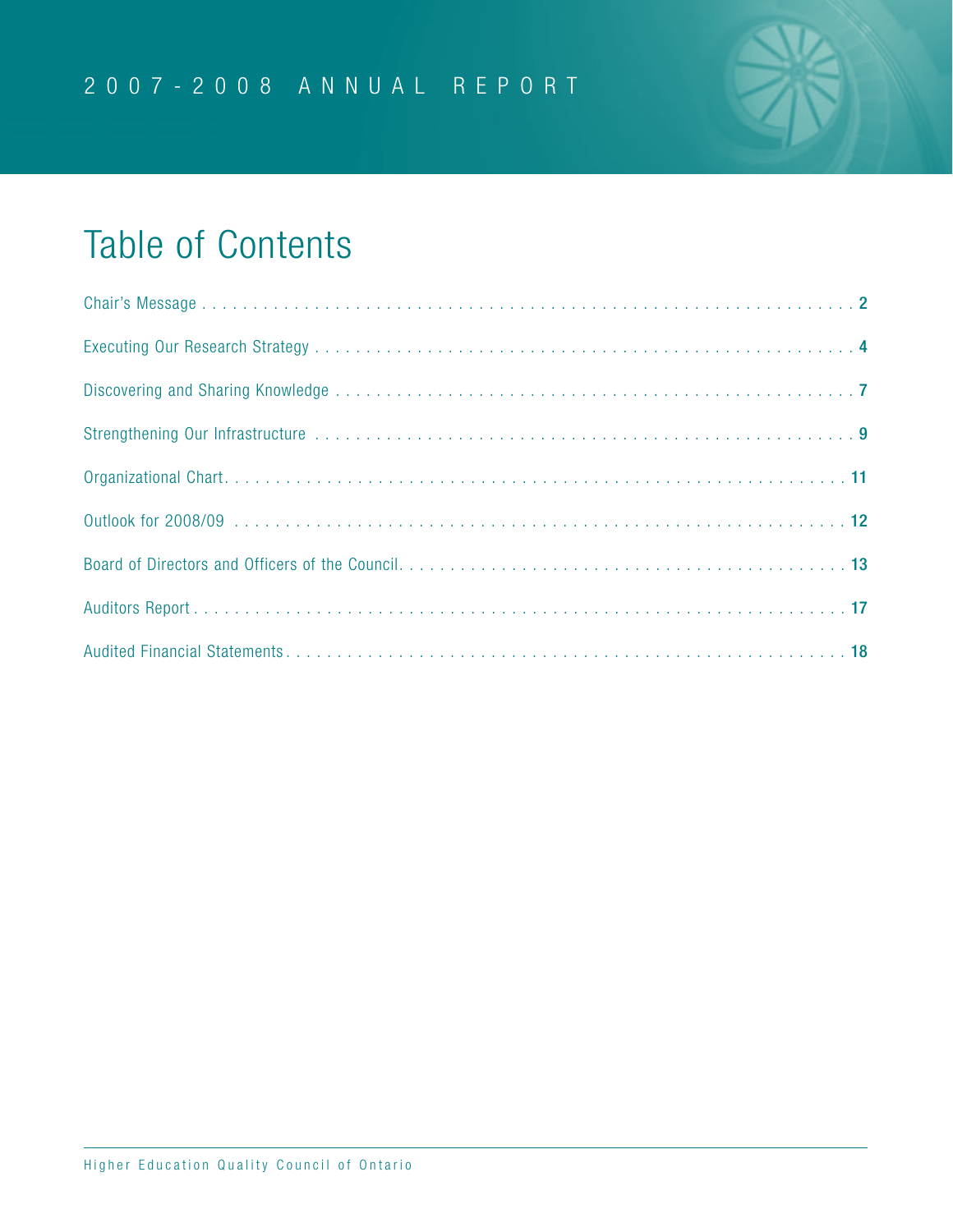# Chair's Message

It is my pleasure to present the 2007/08 annual report of the Higher education Quality Council of Ontario.



In this, our second year of operations, I am reminded of a favourite story which is an apt illustration of the Council's work. Some time ago three workers were stopped by a passer-by who asked each of them what they were doing.

The first said: "*I am cutting stone*." The second said: "*I am making \$50 a day*." And the third said: "*I am building a cathedral*." Building a better higher education system, like a cathedral, takes vision, hard work, and patience.

In creating our Council, the Government of Ontario was seeking to ensure that its vision of excellence in higher education, and the future policy to support it, would be grounded in the best evidence and analysis contemporary research can provide. I am pleased to report that the Council is fully engaged in the hard work of fulfilling its mandate of producing this research.

### Executing our Research Strategy

Last year, we were a fledgling organization engaged in foundation-building activities. Today, we have completed important initiatives in areas such as governance and staffing and have now moved to the heart of our work – evidence-based research.

The Council made significant strides with the

publication of its first *Review and Research Plan* in July 2007. This comprehensive document established an ambitious three-year agenda to guide our activities. From this framework, we have now successfully launched a series of innovative projects covering a wide range of subjects in our four defined areas of focus: *accessibility*, *learning quality*, *accountability*, and *interinstitutional transfer*. These undertakings promise to produce new knowledge and understanding and support the development of sound postsecondary policies and programs.

### Strengthening our Infrastructure

This year, we significantly strengthened our team. In June 2007, I was pleased to welcome two new members to the Council's Board of Directors. The appointments of Catherine Henderson and David Marshall, both of whom are leaders in postsecondary education and have shown immense enthusiasm for their new responsibilities, have greatly enhanced the Board's capacity. We also successfully recruited a number of key staff. With the collective talent and energy of the board and staff, I am confident of the Council's capacity to accomplish its objectives.

When we see our postsecondary system within a broader context, we place value on the credentials our graduates receive. A diploma, a degree or a certificate is not just a ticket to earn a living; rather, it is a passport to learning how to live. We owe it to our graduates to ensure that they have a postsecondary system that is internationally recognized for its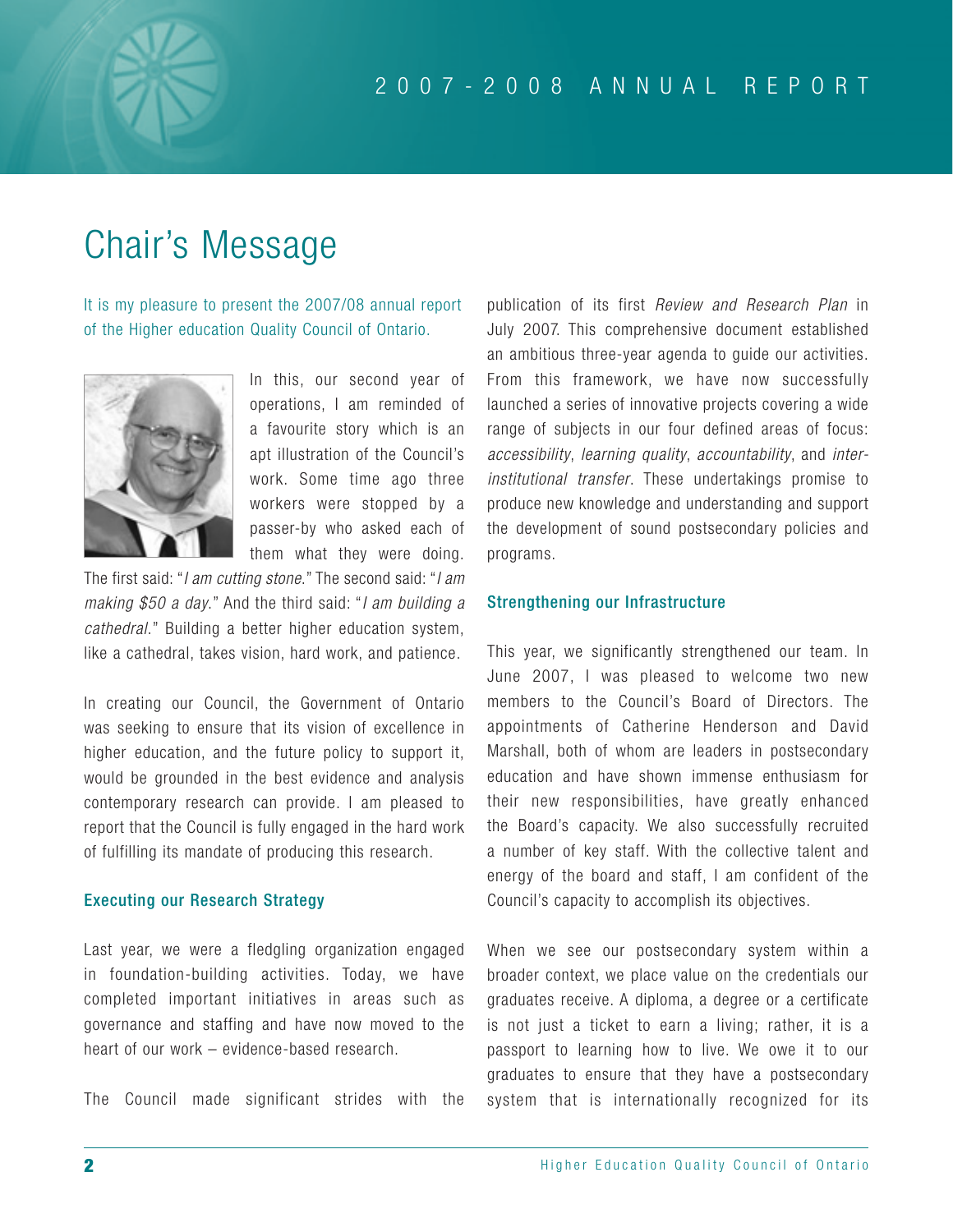excellence. I believe the Council is well positioned to play an instrumental part in achieving that excellence. In this respect, I should like to thank my colleagues on the Board for their dedication during the past year and to acknowledge the leadership of Dr. James Downey, our President and CEO, and his talented colleagues.

### Discovering and Sharing Knowledge

In the coming year, I hope you will check in with us frequently. We will release new research findings and analysis as projects come to completion.

My expectations for postsecondary education in Ontario and for the work of the Council may seem to some to be lofty ideals. This does not disturb me, for as one poet wrote: "*Ideals are like the stars: we can never reach them, but like the mariners of the sea, we can chart our course by them and safely reach our destination*."

Venk Jacobuse

**The Hon. Frank Iacobucci, C.C., Q.C.** Chair, Higher Education Quality Council of Ontario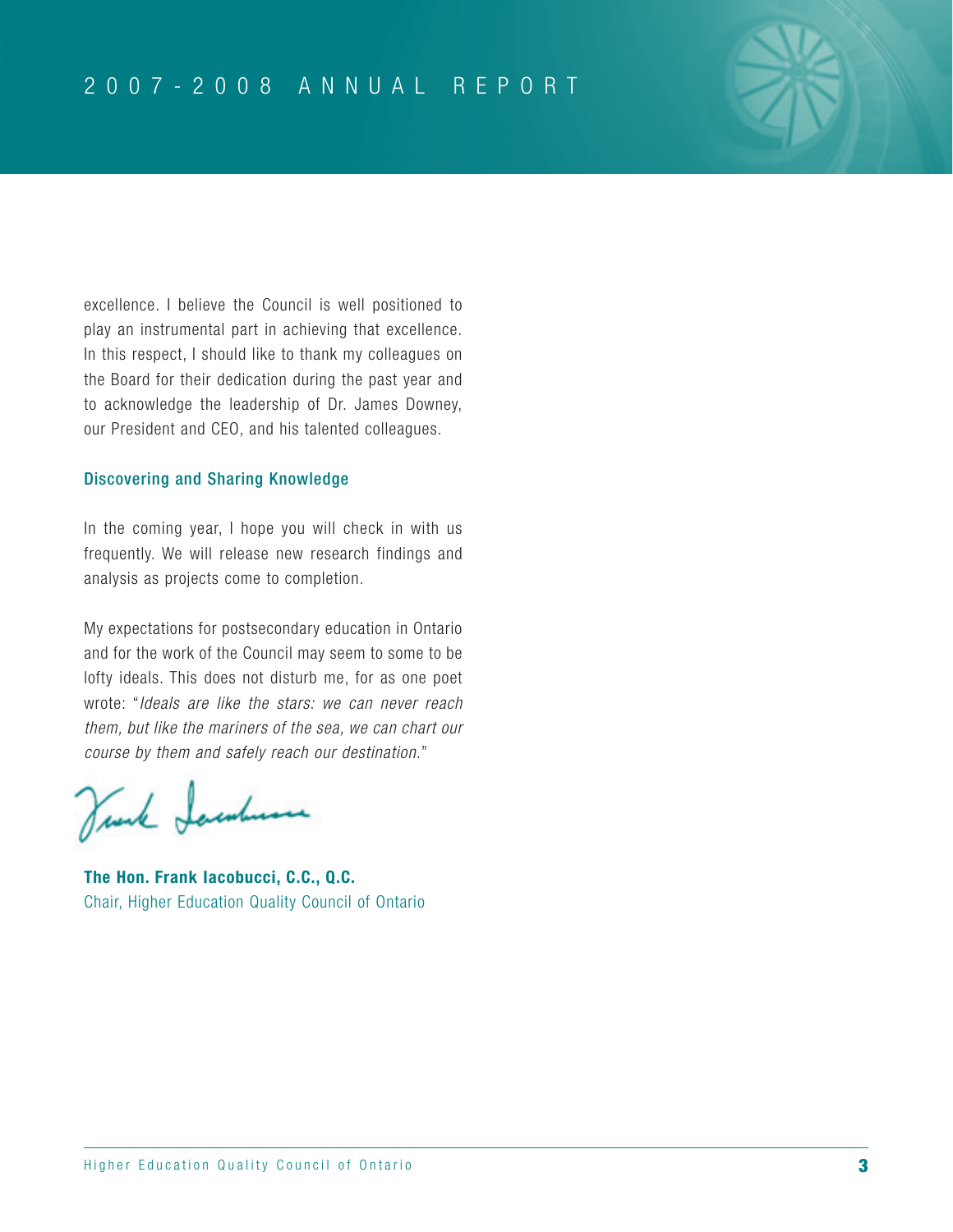# Executing Our Research Strategy

Building on the foundation laid in its first year of operation, the Higher Education Quality Council of Ontario is moving forward on its core activity, conducting and interpreting evidence-based research. A wide range of innovative projects has been launched, each designed to contribute to the Council's strategy either as baseline research or as preliminary work to develop policy advice.

## Creating a Research Framework

In July 2007, the Council released its first *Review and Research Plan*, which assessed some of the existing body of research on higher education in Ontario, identified information gaps, and set out research priorities in the areas of accessibility, learning quality, accountability, and inter-institutional transfer.

In developing the *Review and Research Plan*, the Council was aware that various organizations and individuals have already established valuable expertise in higher education research. For this reason, the Council decided to execute its plans through an inclusive research approach that would bring together researchers and practitioners from across the postsecondary sector through major projects, expert discussion papers, conferences, workshops, colloquia, and other activities.

## Research Projects and Multi-lateral Initiatives

In 2007/08 the Council launched more than 20 research projects and engaged in a number of multilateral initiatives spanning a cross-section of issues and topics related to postsecondary education.

The Council expects to release preliminary findings of these activities and embark on new research projects in the coming year. As the full benefit of the research results is harvested, more detailed findings and recommendations will be made public. A comprehensive outline of research initiatives, along with preliminary results, will be published in the Council's *2008 Review and Research Plan*.

Key research initiatives in 2007/08, categorized by broad subject area, include the following:

### Accessibility

- An in-depth analysis of accessibility literature that identifies unique policy challenges facing Ontario and suggests directions for the Council's future accessibility research.
- An inter-provincial comparative analysis of participation in postsecondary education, utilizing the findings of the Statistics Canada Postsecondary Education Participation Survey (2002), that explores issues related to demand and capacity, persistence rates, and financial assistance.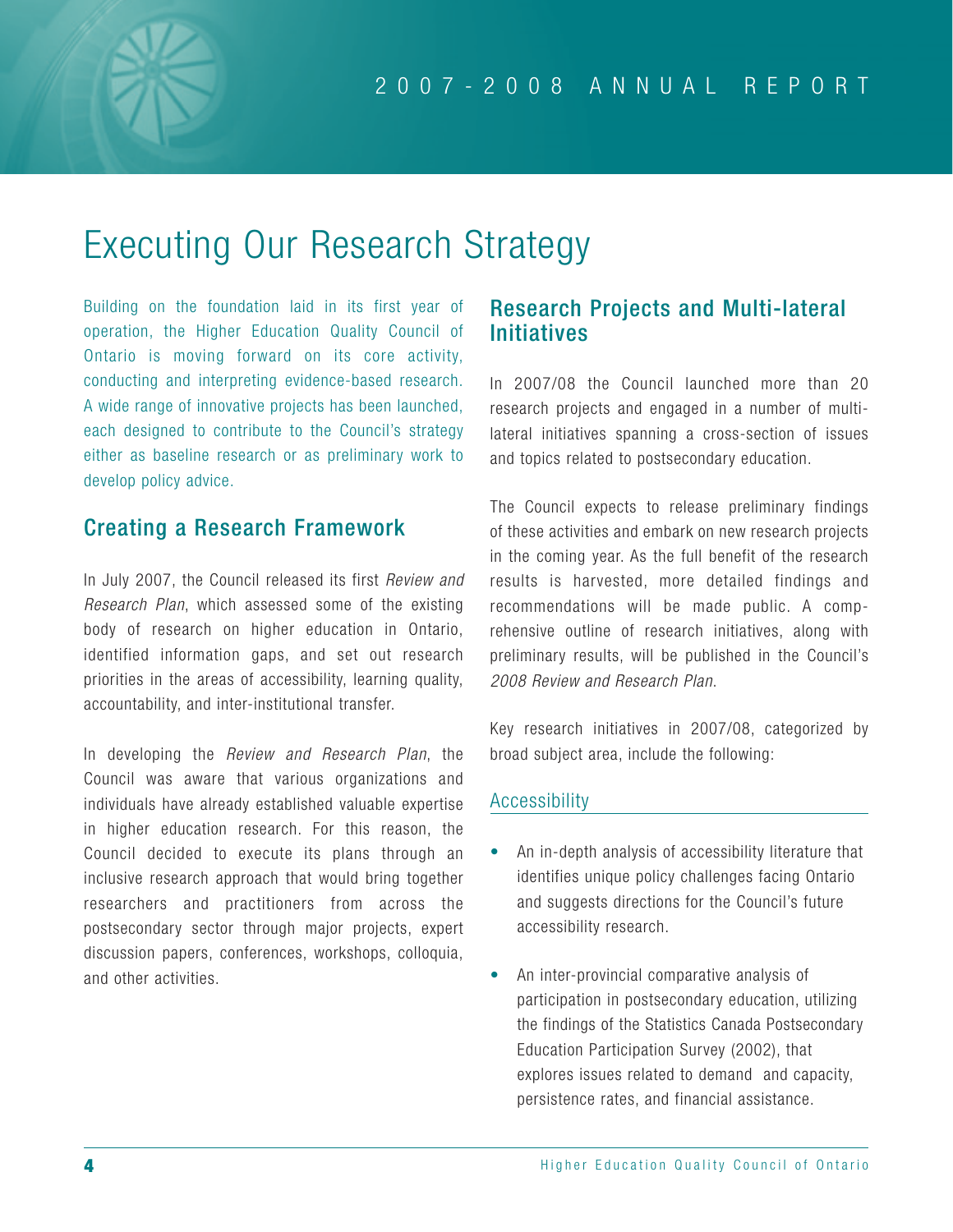## 2007-2008 ANNUAL REPORT

- An examination of the types and amounts of student financial assistance offered within Ontario colleges and universities. Sources of information include student financial aid offices, awards offices, university business offices, and graduate studies faculties.
- A study, in partnership with three other organizations, that identifies the demographic, educational, financial, and other characteristics of young people in Ontario who do not pursue postsecondary education directly or shortly after leaving secondary school.

### Learning Quality

- A multi-institutional research project that tests various approaches for enhancing undergraduate student engagement. A series of interventions related to teaching methods and student services will be conducted at 11 Ontario universities during the 2008-09 academic year. Outcomes will be evaluated against the findings of the National Survey of Student Engagement (NSSE).
- A survey of knowledge-exchange projects for exemplary teaching in other jurisdictions and of existing digital repository projects in Ontario.



### Accountability

- An exploration of data needs and availability for constructing a quality and accountability framework for Ontario postsecondary education.
- A study that identifies and assesses the current use and role of university Key Performance Indicators (KPIs) in Ontario and throughout Canada.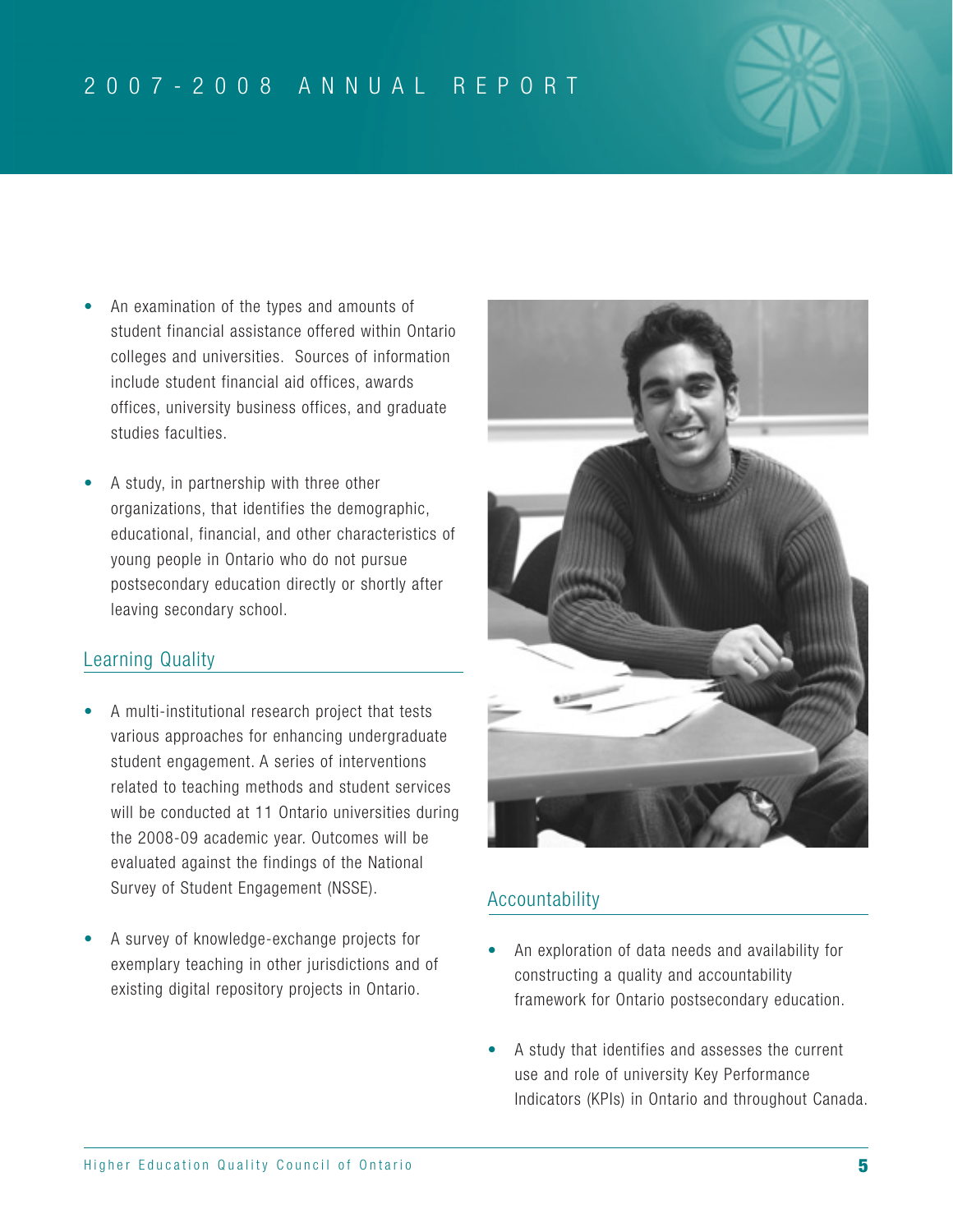### Inter-Institutional Transfer

- An examination of selected examples of collegeuniversity collaborative programs. The research analyzes the factors behind the successes and failures of some collaborations and explains whether some models can be used by other institutions.
- A research paper on "polytechnics" that offers a comparative analysis of various higher education systems and a discussion of policy implications for Ontario.
- A research paper that explores issues related to Ontario college and university inter-institutional transfers and collaborations.
- A literature review of apprenticeship in Canada that highlights recurring issues and challenges to apprenticeship training in Ontario and its peer jurisdictions and also suggests areas for further research.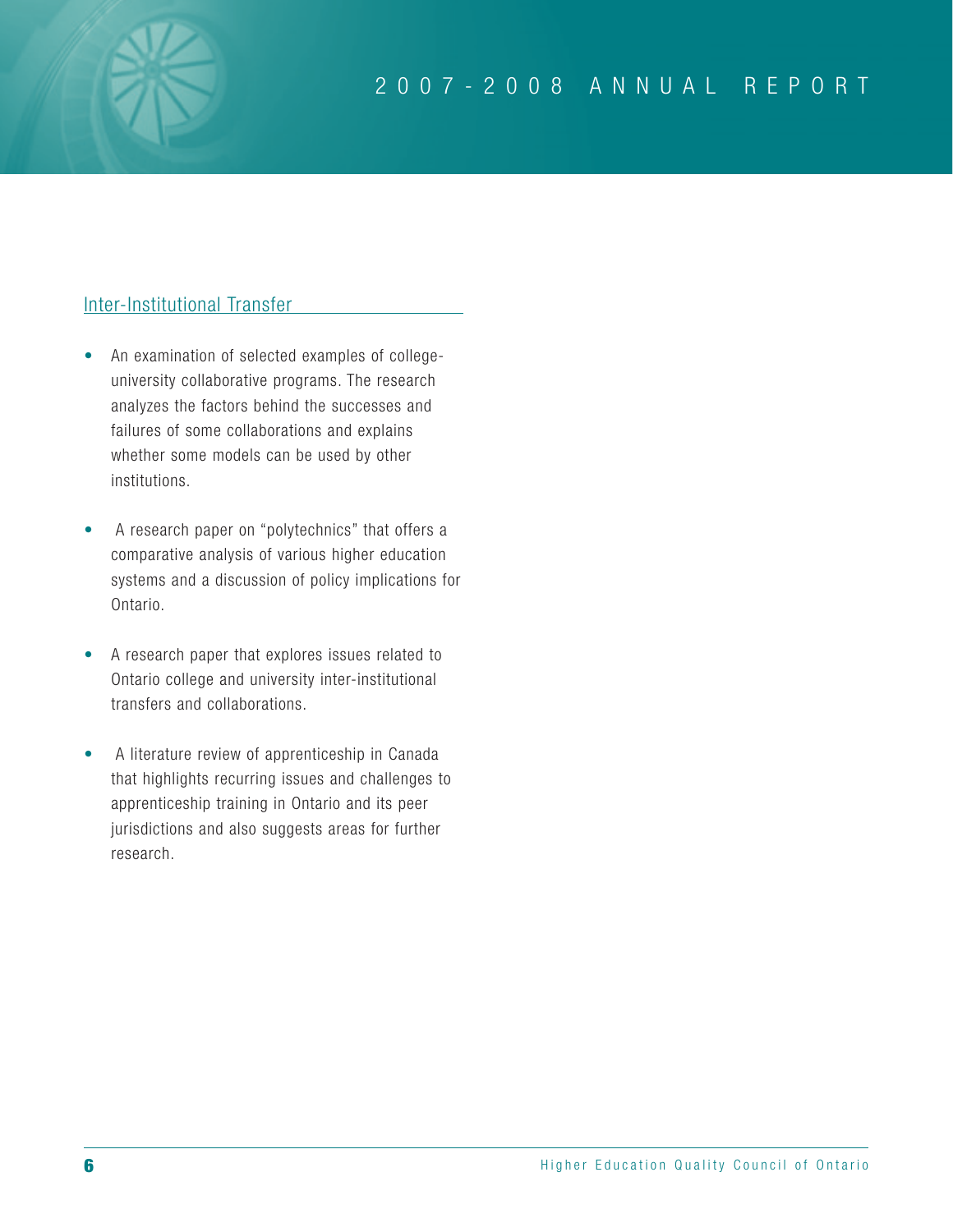

# Discovering and Sharing Knowledge

To contribute to the development of better policies and practices, the Council has adopted an inclusive and open approach to both the seeking and sharing of knowledge.

## Working Collaboratively

In 2007/08, the Council embarked upon a number of initiatives designed to build strong and effective relationships and to identify opportunities to leverage the established research expertise within the higher education community.



The Council has sought to engage the community in dialogue and collaboration. In particular, the Council's president met directly with senior administrators and faculty from each of Ontario's 19 universities and 24 colleges of applied arts and technology. The vast majority of these meetings took place on campuses, which provided insight into each institution's unique

mission. In addition, Council staff met regularly with college and university leaders.

The Council established a Research Consultation Group in September 2007, with representation from the universities and colleges, student and faculty associations, unions, and the Ministry of Training, Colleges and Universities. Meetings provide an opportunity to brief stakeholder groups and to receive feedback on the Council's research projects.

In support of its broad research agenda, the Council hosted a series of workshops that brought together researchers, policy makers, and senior college and university administrators to discuss relevant issues. The workshops were notable for the consistently high level of dialogue and generous input on the part of all participants. Among the topics addressed were:

- Ontario universities' experience with the National Survey of Student Engagement, and the survey's potential for supporting learning quality improvements;
- the state of colleges' learning-related data gathering and research, successful practices, and future research that could contribute to the enhancement of higher education; and
- the use of performance indicators in institutional planning and in the Multi-Year Accountability Agreements between the government and universities.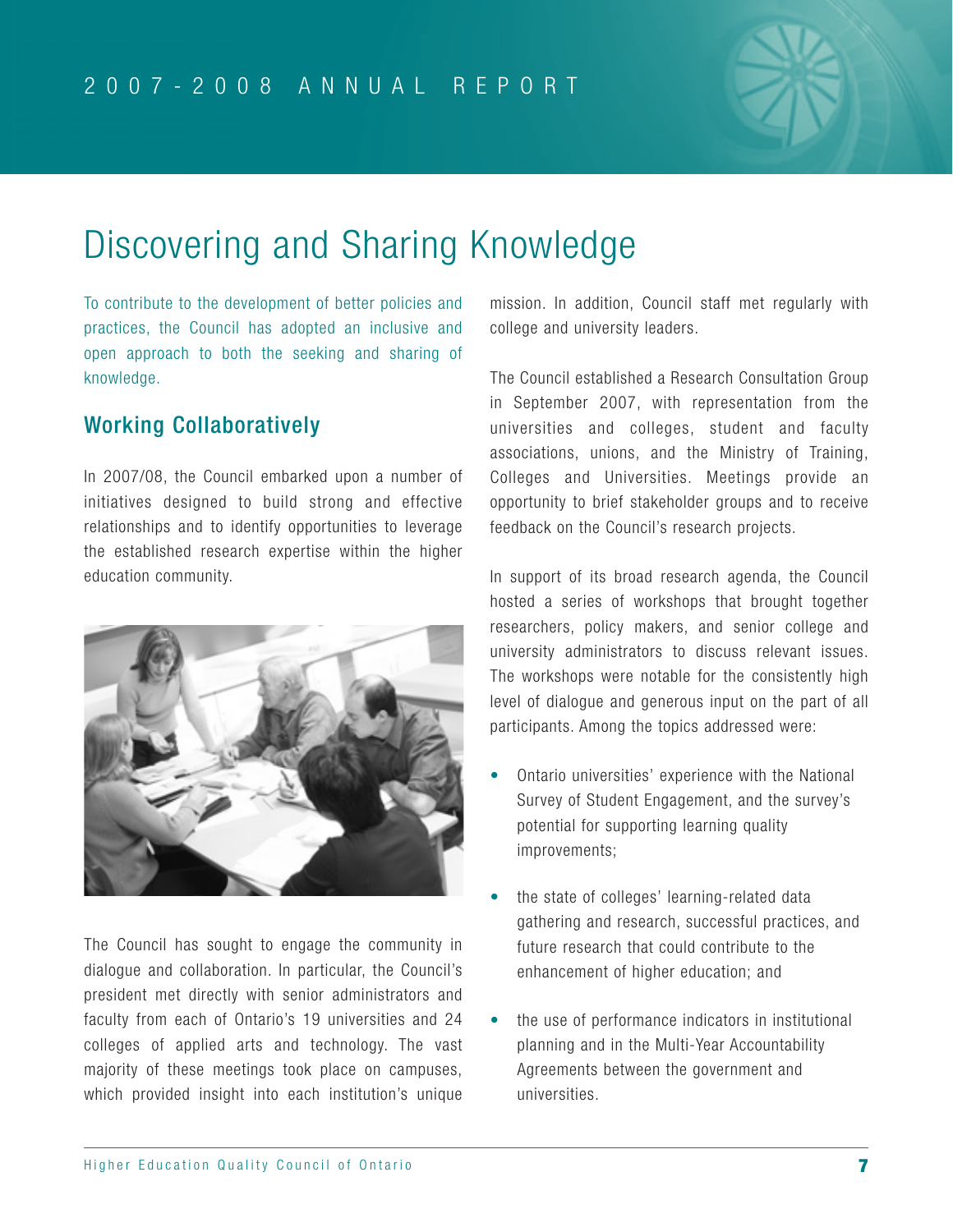## International Perspectives

In its first international event, the Council welcomed John Randall, a consultant on quality assurance and former chief executive officer of the Quality Assurance Agency for Higher Education in the United Kingdom, to Toronto in March 2008 for a thought-provoking discussion. The event was well attended by higher education researchers, policy makers, and representatives from Ontario's colleges and universities.

## Ensuring an Open Dialogue

As one of its earliest considerations, the Council endorsed the position that the results of research efforts should be made widely available to all with an interest in higher education. In 2007/08, the Council developed a number of integrated communications approaches and tools to ensure its stakeholders are regularly apprised of its research activities and are provided with its reports and publications.

In particular, the Council embarked upon a series of incremental enhancements for its web site (www.heqco.ca). The site's architecture and navigation are being refined to lend better support to the Council's mandate and to ensure visitors can quickly and easily access the information they seek. The Council is also exploring ways to incorporate dynamic and user-generated content, such as streaming audio and video clips and discussion forums.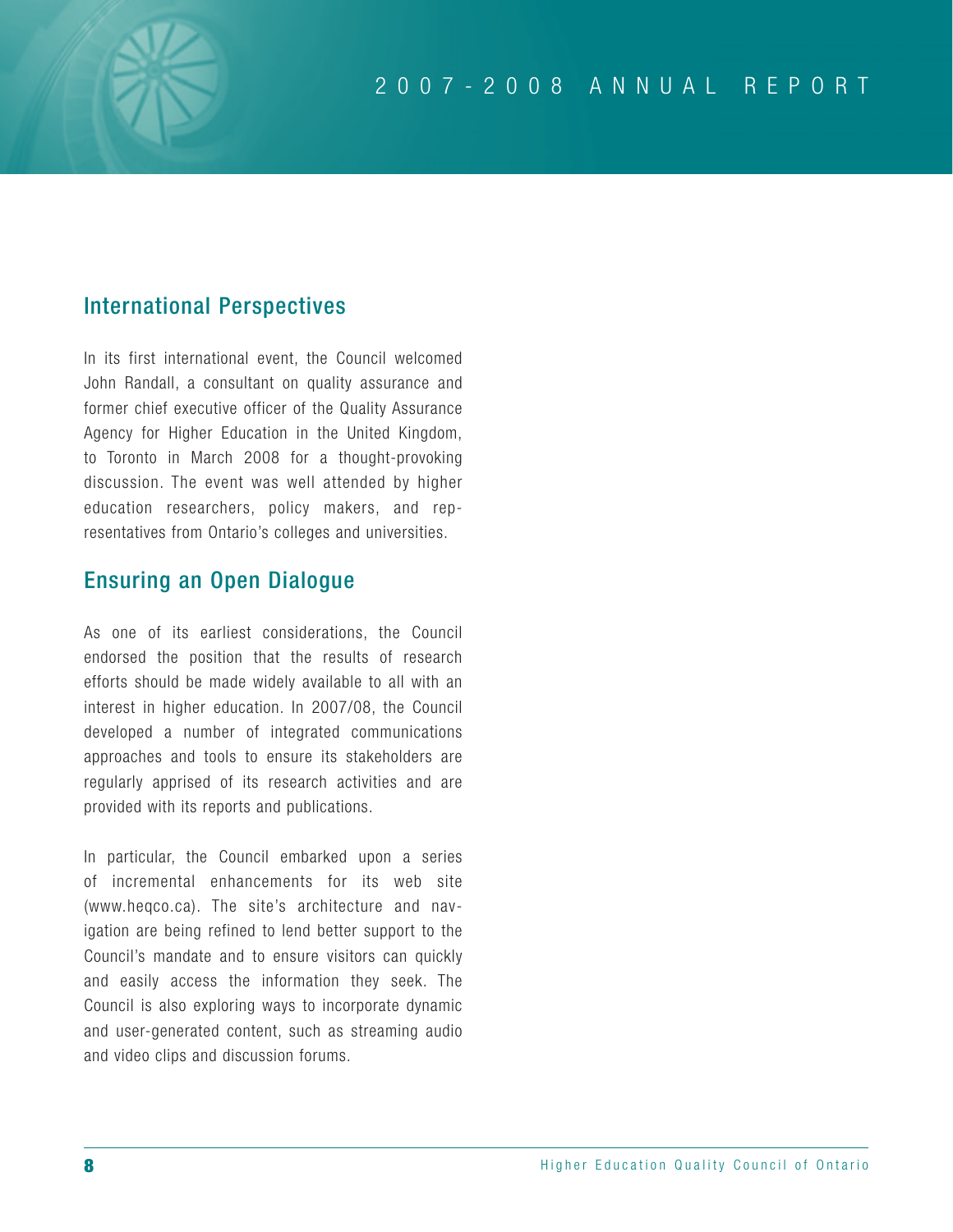

# Strengthening Our Infrastructure

Achieving our research plan requires the support of a solid organization. The Council has established sound governance policies and operating processes.

### Governance Policies and Operating **Processes**

Appropriate governance policies and operating processes are important to ensuring that all of the Council's activities are consistent with its status as an independent agency of the Government of Ontario. In keeping with its public accountability, the Council has adopted three significant measures:

- *Contracts*: A contracts process was developed to support the Council's collaborative research approach. This process defines how requests for proposals are issued, contracts awarded, and research partnerships with other organizations established.
- *Conflict of Interest:* A conflict of interest policy was established to foster an organizational culture of integrity and accountability. Closely mirroring the conflict of interest rules set out in the *Public Service of Ontario Act*, the Council's policy has been forwarded to the Office of the Conflict of Interest Commissioner of Ontario for approval and publishing.
- *Financial Administration: The Memorandum of Understanding* between the Minister of Training, Colleges and Universities and the Higher Education

Quality Council of Ontario provides that the financial procedures of the Council must be in accordance with applicable legislation, including the *Financial Administration Act* and Management Board of Cabinet Directives and Guidelines. These policies include, among others: financial operations, accounting and the preparation of financial statements, banking, budgeting and forecasting, travel and hospitality expenses. Prior to their approval, all policies were reviewed by the Ministry's internal auditors, the Council's senior management team, and its Audit Committee.



## Recruiting a Talented Team

With just four full-time employees at the close of 2006/07, the Council required the services of consultants to support its day-to-day operations. In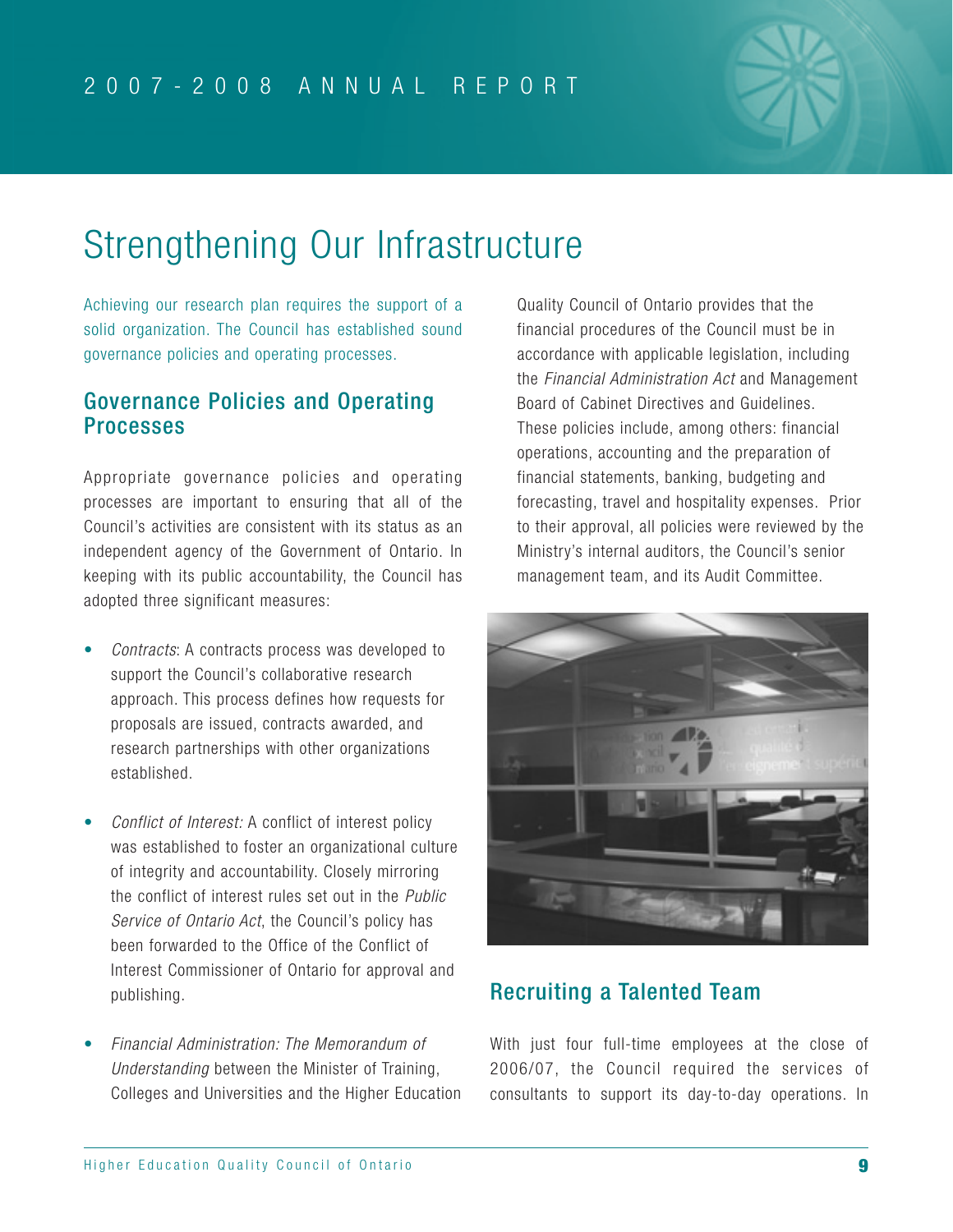2007/08 the Council successfully recruited ten employees with requisite skills and experience.

In particular, the Research Unit enhanced its in-house capacity in 2007/08 with the development of a highcalibre team, including three research directors and two research analysts. An additional analyst position is expected to be filled in 2008/09.

The Corporate Services Unit strengthened the administrative operations of the Council by recruiting a contracts manager and an office manager.

In recognition of the role that communication plays in disseminating information on the activities and findings of the Council, the Executive Services Unit added a senior communications advisor and an events and communications coordinator.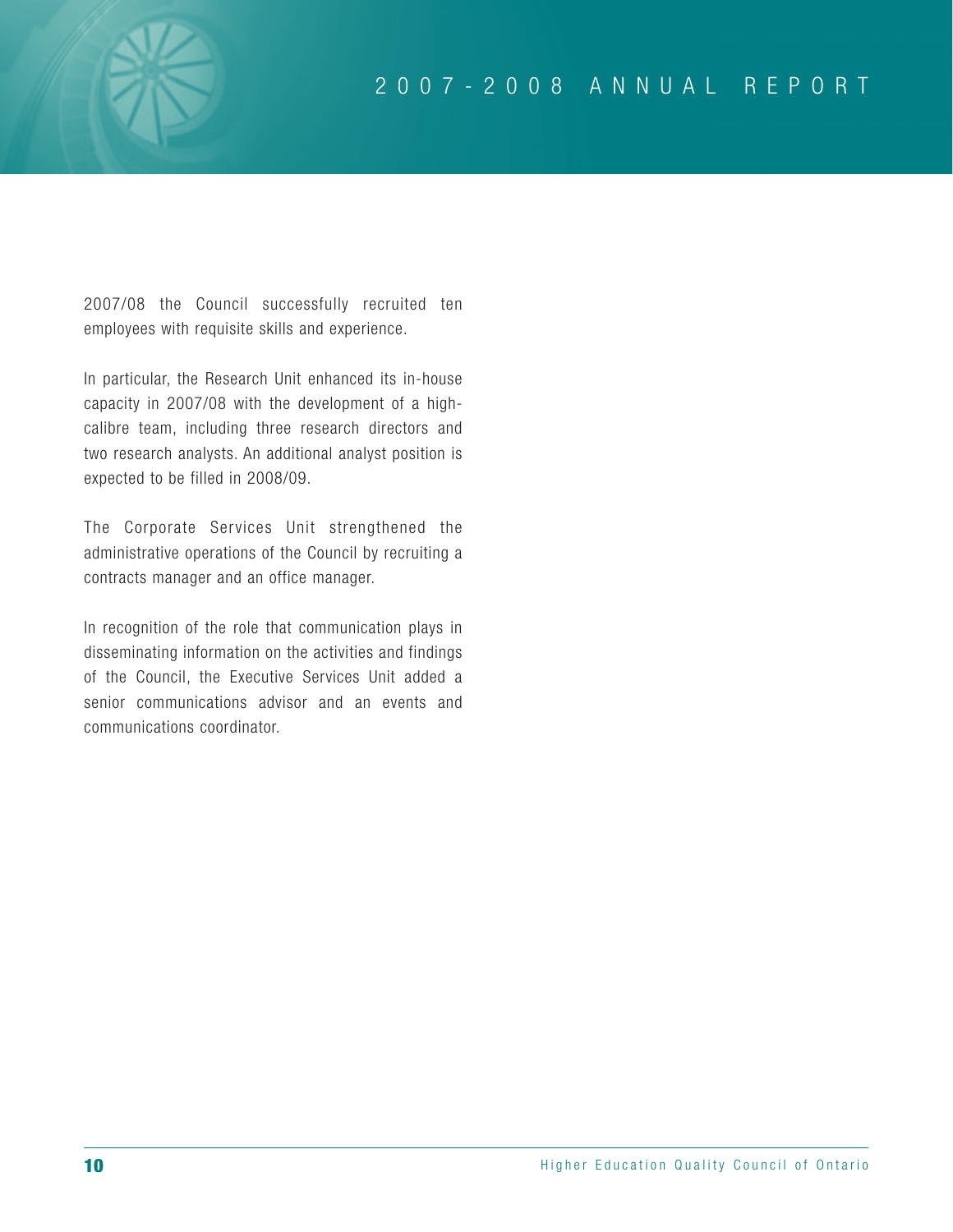# Organizational Chart

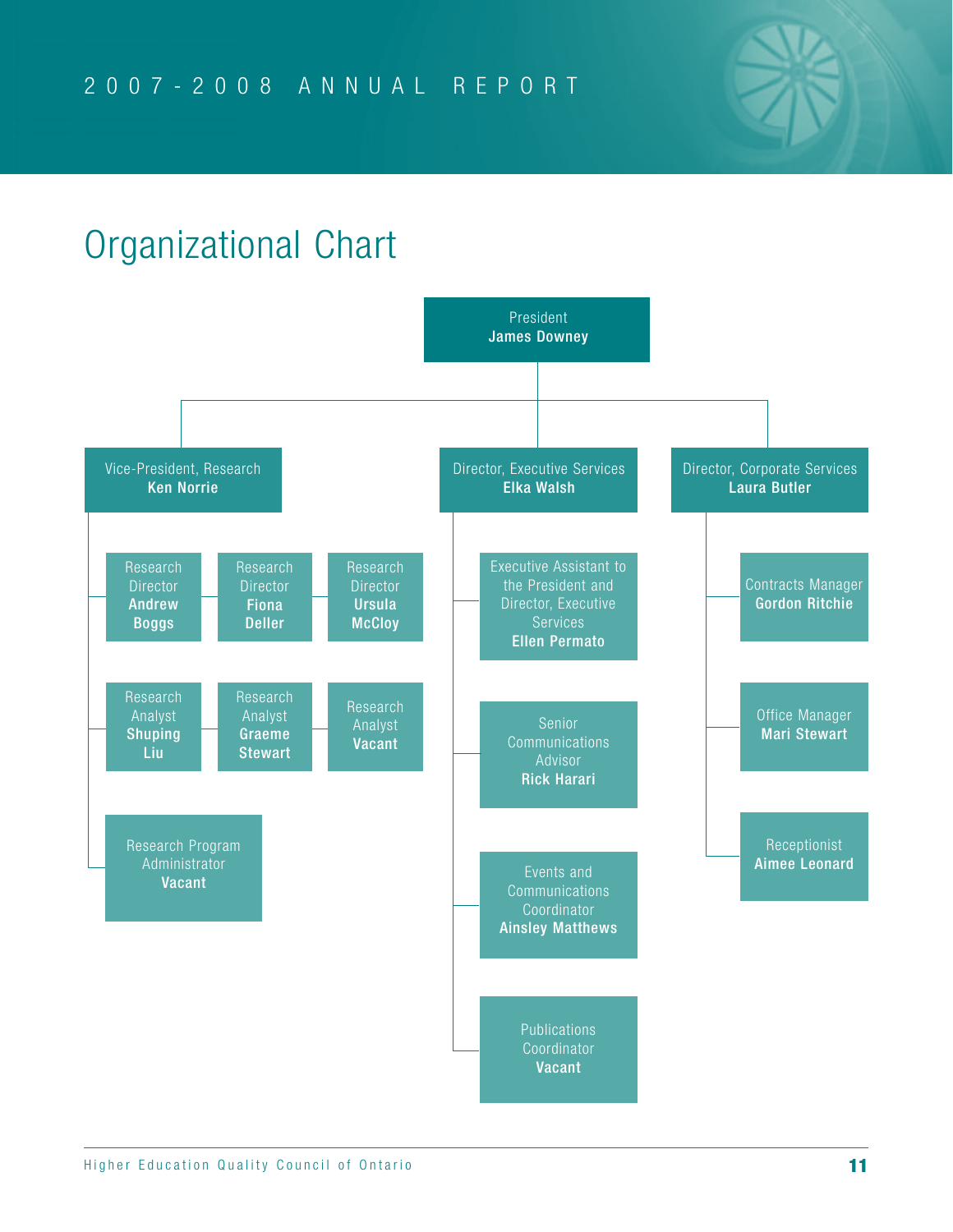# Outlook for 2008/09

In the *2008 Review and Research Plan*, to be published in Fall 2008, the Council intends to expand on the discussion and analysis of the first report which was published in July 2007. The 2008 Plan will review the existing body of research literature, identify knowledge gaps, and refine the Council's research priorities. In addition, it will feature for the first time the Council's evaluation of the Ontario postsecondary education system. Presented within a framework of performance targets and measures, the evaluation will explore various aspects of accessibility, learning quality, and accountability.

Council's projects, however, are multi-year undertakings that compile data over one or more academic years and require sufficient time for analysis.

In addition to its research activities, the Council will continue to focus on engaging the higher education community by building on the successful workshops and events offered in 2007/08. One of the first such events is a Spring 2008 symposium on teaching and learning research, which will assemble international experts from a range of disciplines to discuss the latest approaches and developments within this emerging field of study.



During 2008/09, the Council expects to release the results of a number of short-term research projects, including literature reviews and expert discussion papers on issues such as college-university collaboration, apprenticeship, and financial and nonfinancial barriers to higher education. Many of the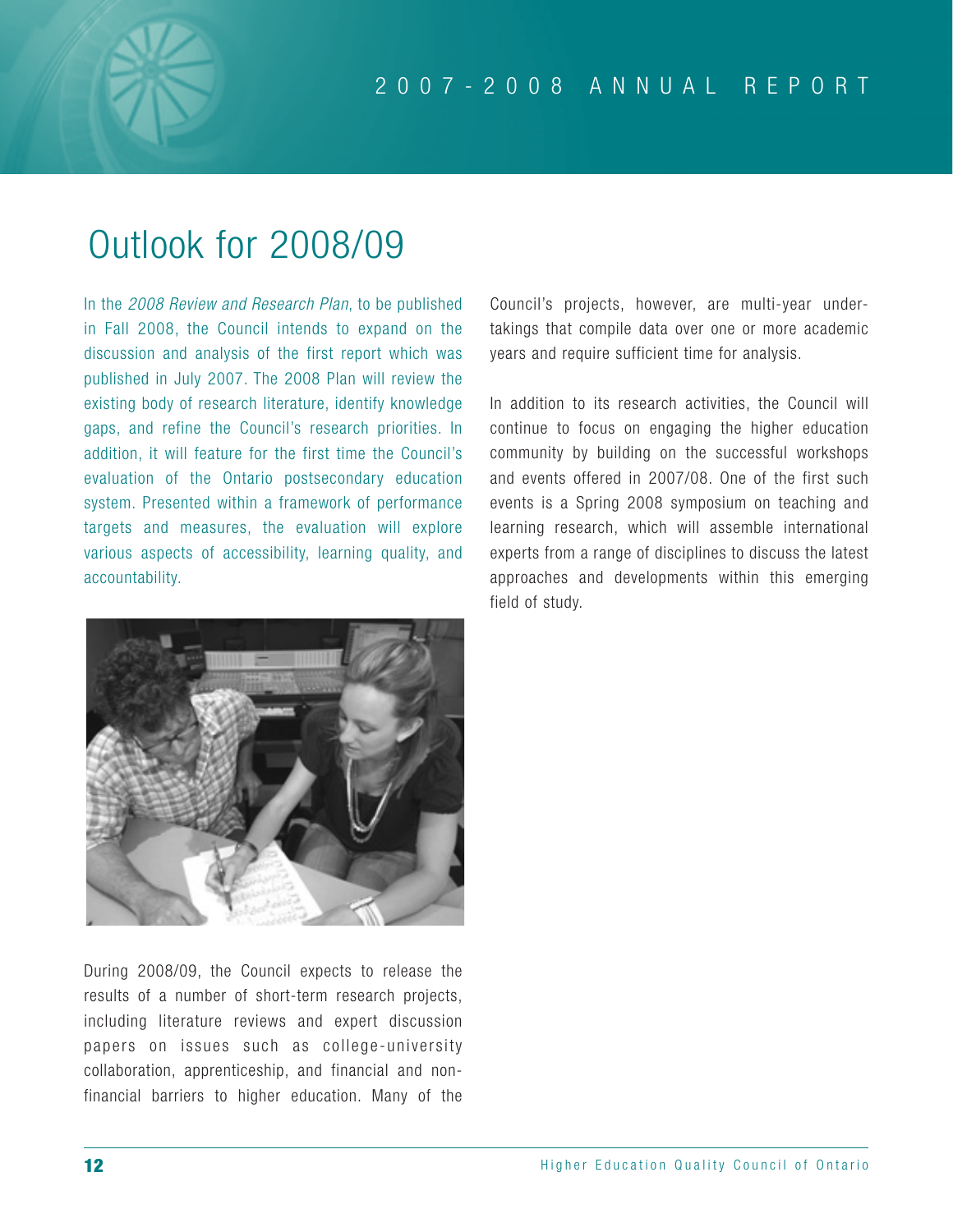

# Board of Directors

The Higher Education Quality Council of Ontario's board of directors brings a rich diversity of perspectives to the Council. Board members draw upon backgrounds in business, postsecondary education, and public service to guide and support Council's initiatives.

The board of directors is responsible for setting strategic direction of the Council and ensuring that its activities remain aligned with its mandate. To meet these responsibilities, the board works closely with management to develop and approve the Council's annual business plan.

The Council's board of directors met six times during 2007/08: April 25, July 6, September 11, November 6, December 18, 2007, and March 15, 2008.

All board appointments are made by the Lieutenant Governor in the Council.

In June 2007, the Council welcomed two new board members: Dr. Catherine Henderson and Dr. David Marshall.



**The Honourable Frank Iacobucci, Q.C. Chair** Term: May 12, 2006 - May 11, 2009

The Honourable Frank lacobucci has had a distinguished career in

private legal practice, academe, government, and the judiciary. He received his B. Comm. and LL.B from the University of British Columbia and went on to receive his LL.M. and Dip. Int'l L. from Cambridge University. In 1967, he joined the Faculty of Law, University of Toronto, and was a professor of law there until 1985. He also served as vice-president, internal affairs, at the University of Toronto from 1975 to 1979, dean of the Faculty of Law from 1979 to 1983, and vice-president and provost from 1983 to 1985. In 1985, he was appointed deputy minister of justice and deputy attorney general for Canada; in 1988, chief justice of the Federal Court of Canada; and in 1991, a justice of the Supreme Court of Canada.

He retired from the Supreme Court of Canada in June 2004 and served as interim president of the University of Toronto from September 2004 until June 2005. On July 1, 2005, he joined Torys LLP as counsel and became chairman of Torstar Corporation. He currently serves as a conduct review advisor for the Canada Pension Plan Investment Board and is a member of the board of directors of Tim Hortons Inc. As well, he is chair of the Rhodes Scholarships Ontario Selection Committee. He is a Companion of the Order of Canada.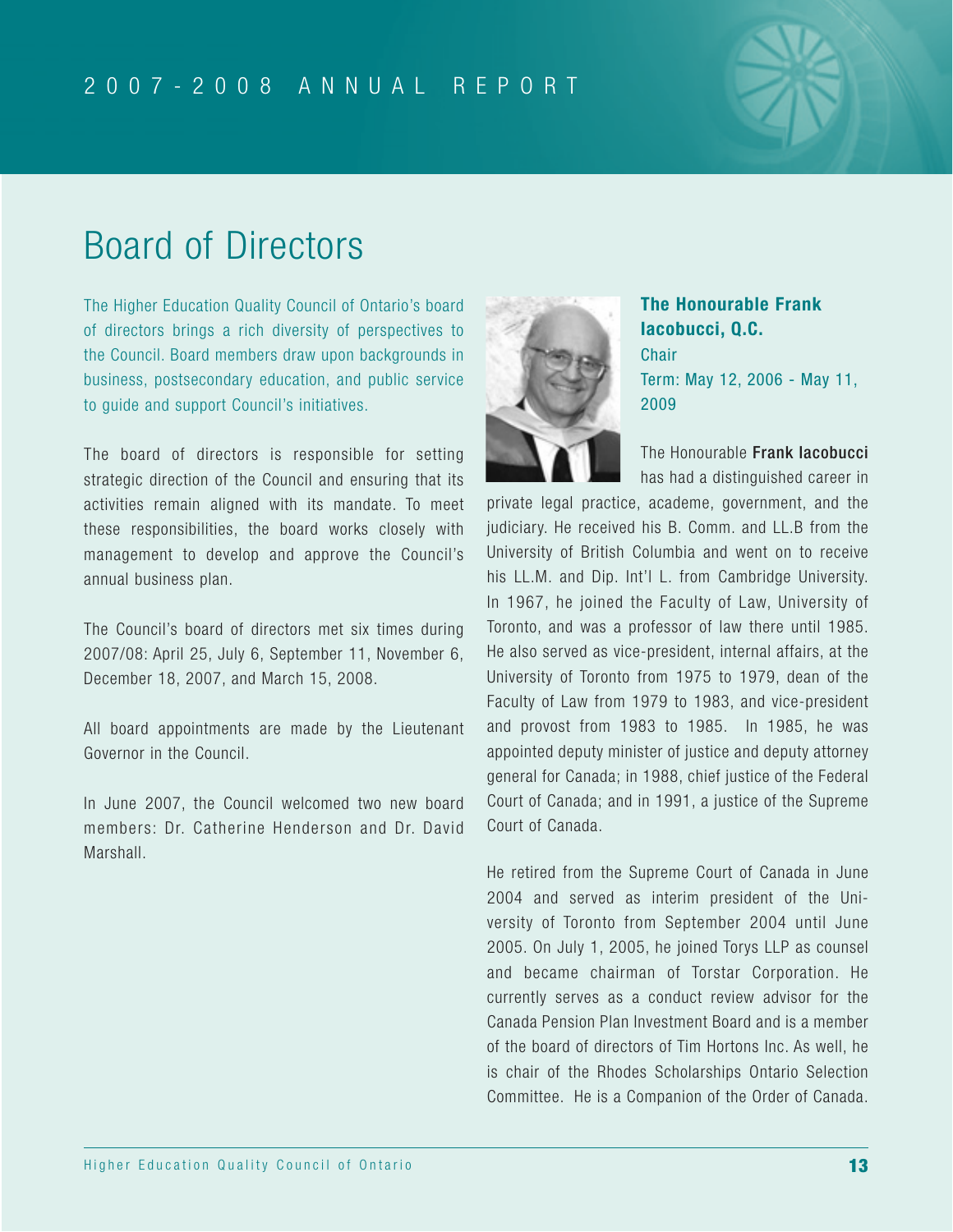

**Norie Campbell** Board Member Term: October 5, 2006 - October 4, 2009

Norie Campbell is senior vicepresident and assistant general counsel in the legal department

at TD Bank Financial Group. From June 2004 to January 2006, she was vice-president and special assistant to the chief executive officer.

Prior to joining the legal department of TD Bank Financial Group in December 2000, she practised at the firm of McCarthy Tétrault LLP in the business law group. She is a member of the board of directors of the St. Christopher House Community Endowment.

She holds a LL.B. and LL.M. (banking and financial services) from Osgoode Hall Law School. She was called to the Bar in Ontario in 1997.



**Gisèle Chrétien** Board Member Term: September 6, 2006 - September 5, 2009

Gisèle Chrétien served as president of Collège Boréal in Sudbury from 1998 to 2006.

Prior to this, she was vice-president of programs and academic support at Collège Boréal, dean of community and health services, and director of health services.

She is currently chair of the board of directors of the Sudbury Regional Hospital, and chair of the board of directors of TFO.

She holds a diploma in nursing from Cambrian College, a B.Sc. in nursing from Laurentian University, and an M.Ed. from the Ontario Institute of Studies in Education at the University of Toronto.



**Navin Dave** Board Member Term: September 20, 2006 - September 19, 2009

Navin Dave is the managing partner for global resource leveraging for KPMG.

From 1984 to 1988 he was partner-in-charge of the Calgary office management consulting division. In 1994, he transferred to New Delhi as managing partner of KPMG India. On his return to Canada, he was appointed Calgary office managing partner and area managing partner for western Canada.

He holds a B.Sc. in mechanical engineering from the University of London and an M.Sc. in production engineering from the University of Birmingham. He is a fellow of the Institute of Chartered Accountants and a certified management consultant.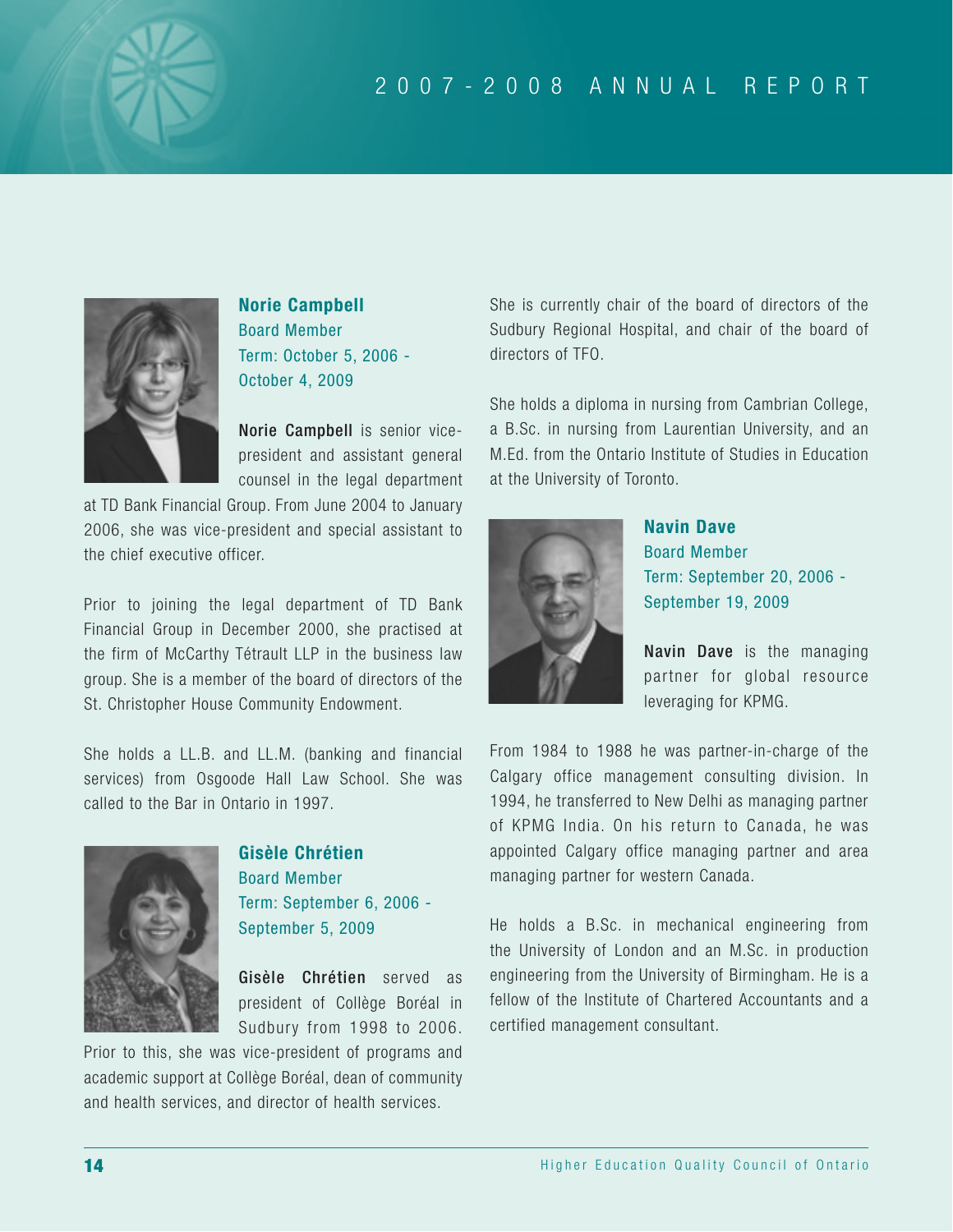



**Catherine Henderson** Board Member Term: June 13, 2007 - June 12, 2008

Currently a management consultant, Catherine Henderson has served as president of the

Centennial College, and vice-president, academic of Sheridan College. During her distinguished career, she has also held a variety of academic positions at other leading Ontario educational institutions.

She is active in the community and is a member of the boards of the Multiple Sclerosis Society of Canada and the Toronto Waterfront Revitalization Corporation Advisory Committee.

She holds an Ed.D. from the University of Toronto, an M.Ed. from Brock University, a B.A. from the University of Toronto, and a diploma from Sheridan College.



**David Marshall**  Board Member Term: June 13, 2007 - June 12, 2008

David Marshall is president of Mount Royal College, a position he has held since 2003. Prior to

joining Mount Royal, he had a long career in education as a high school teacher, professor and dean. Most recently he served as president and vice-chancellor of Nipissing University and for 13 years led that institution's transition to independent university status. He is currently leading Mount Royal through a similar transformation process.

He is a leader in the postsecondary education sector and has published on higher education management and undergraduate education. He holds various executive positions with several international higher education organizations.

He holds a B.Sc. from the University of Western Ontario, a B.Ed. from Lakehead University, and an M.Ed. and Ph.D. in educational administration from the University of Alberta.



### **Philip Steenkamp**

Board Member (Non-voting) Term: September 6, 2006 - September 5, 2009

Philip Steenkamp was appointed deputy minister of the Ontario Ministry of Training,

Colleges and Universities in March 2006.

Prior to this, he was deputy minister of strategic policy and social development, Office of the Premier of British Columbia. Earlier, he was deputy minister of the B.C. Ministry of Advanced Education where he led the development of a long-term, comprehensive vision for postsecondary education designed to add 25,000 new student spaces by 2010.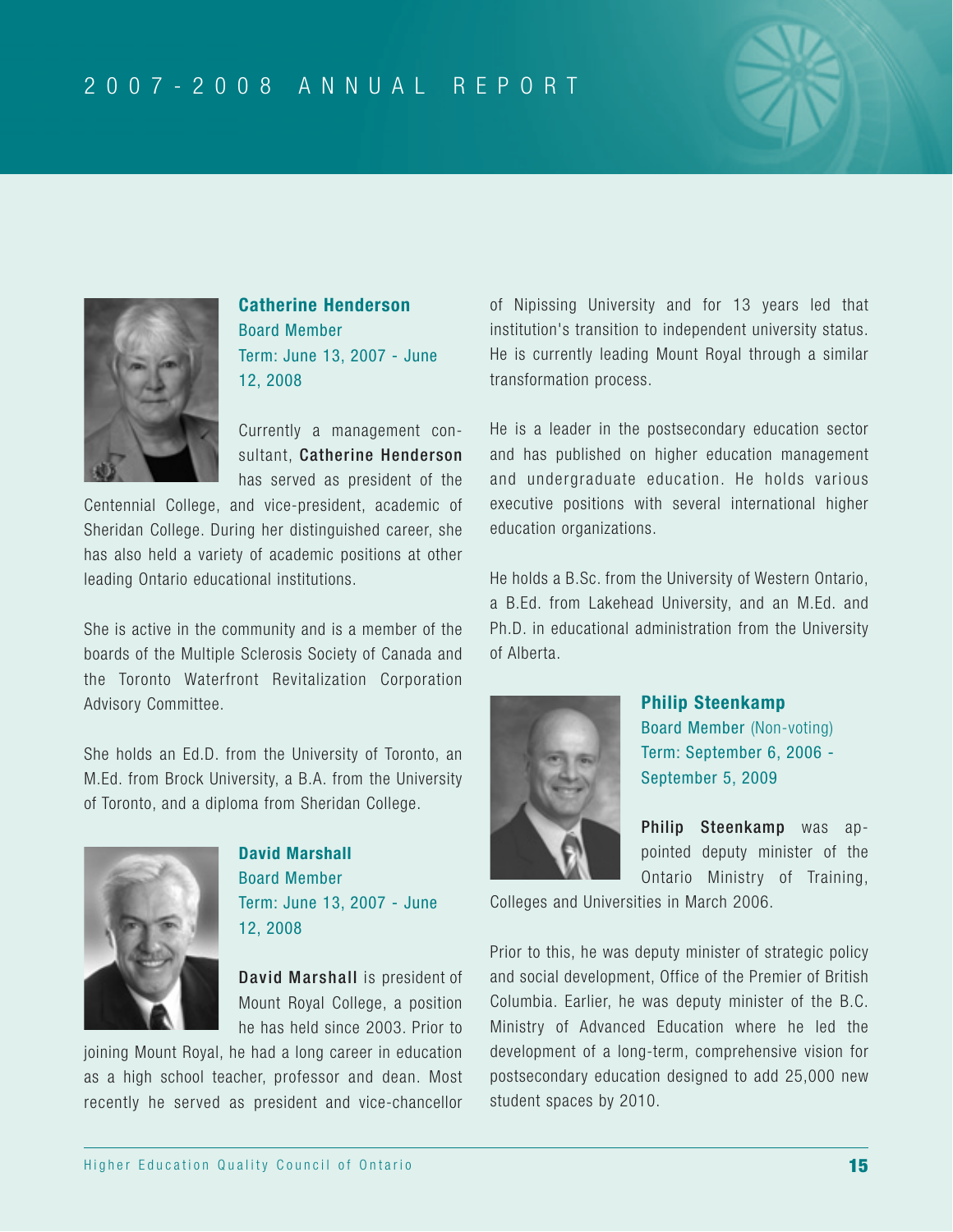

# Officers of the Council

### **Philip Steenkamp** (Cont'd.)

He holds a B.A. Honours in History and English from the University of Natal in Durban, South Africa, and an M.A. and Ph.D. in African history from Queen's University, Kingston.

### **James Downey**

President, Chief Executive Officer and Secretary to the Council

**Kenneth Norrie** Vice-President, Research

**Elka Walsh** Director, Executive Services

**Laura Butler** Director, Corporate Services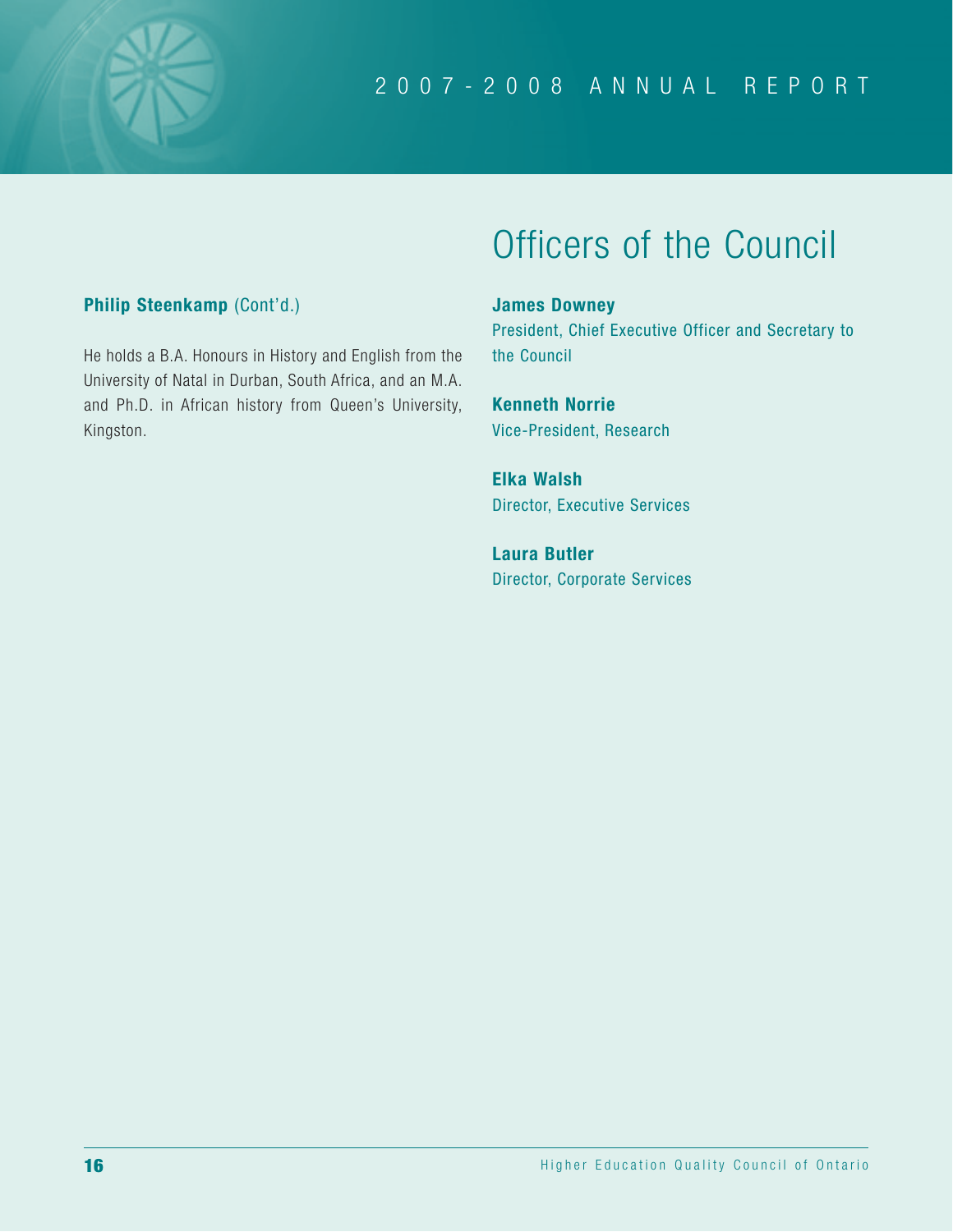# Auditor's Report

Deloitte.

Deloitte & Touche LLP 5140 Yonge Street Suite 1700 Toronto ON M2N 6L7 Canada

Tel: 416-601-6150 Fax: 416-601-6151 www.deloitte.ca

### To the Members of the Board of Directors Higher Education Quality Council of Ontario

We have audited the statement of financial position of the Higher Education Quality Council of Ontario as at March 31, 2008 and the statements of financial activities, changes in net debt and cash flows for the year then ended. These financial statements are the responsibility of the Council's management. Our responsibility is to express an opinion on these financial statements based on our audit.

We conducted our audit in accordance with Canadian generally accepted auditing standards. Those standards require that we plan and perform an audit to obtain reasonable assurance whether the financial statements are free of material misstatement. An audit includes examining, on a test basis, evidence supporting the amounts and disclosures in the financial statements. An audit also includes assessing the accounting principles used and significant estimates made by management, as well as evaluating the overall financial statement presentation.

In our opinion, these financial statements present fairly, in all material respects, the financial position of the Higher Education Quality Council of Ontario at March 31, 2008 and the results of its operations, changes in net debt and cash flows for the year then ended in accordance with Canadian generally accepted accounting principles.

laitte & Touche LLP

Chartered Accountants Licensed Public Accountants April 18, 2008

Member of Deloitte Touche Tohmatsu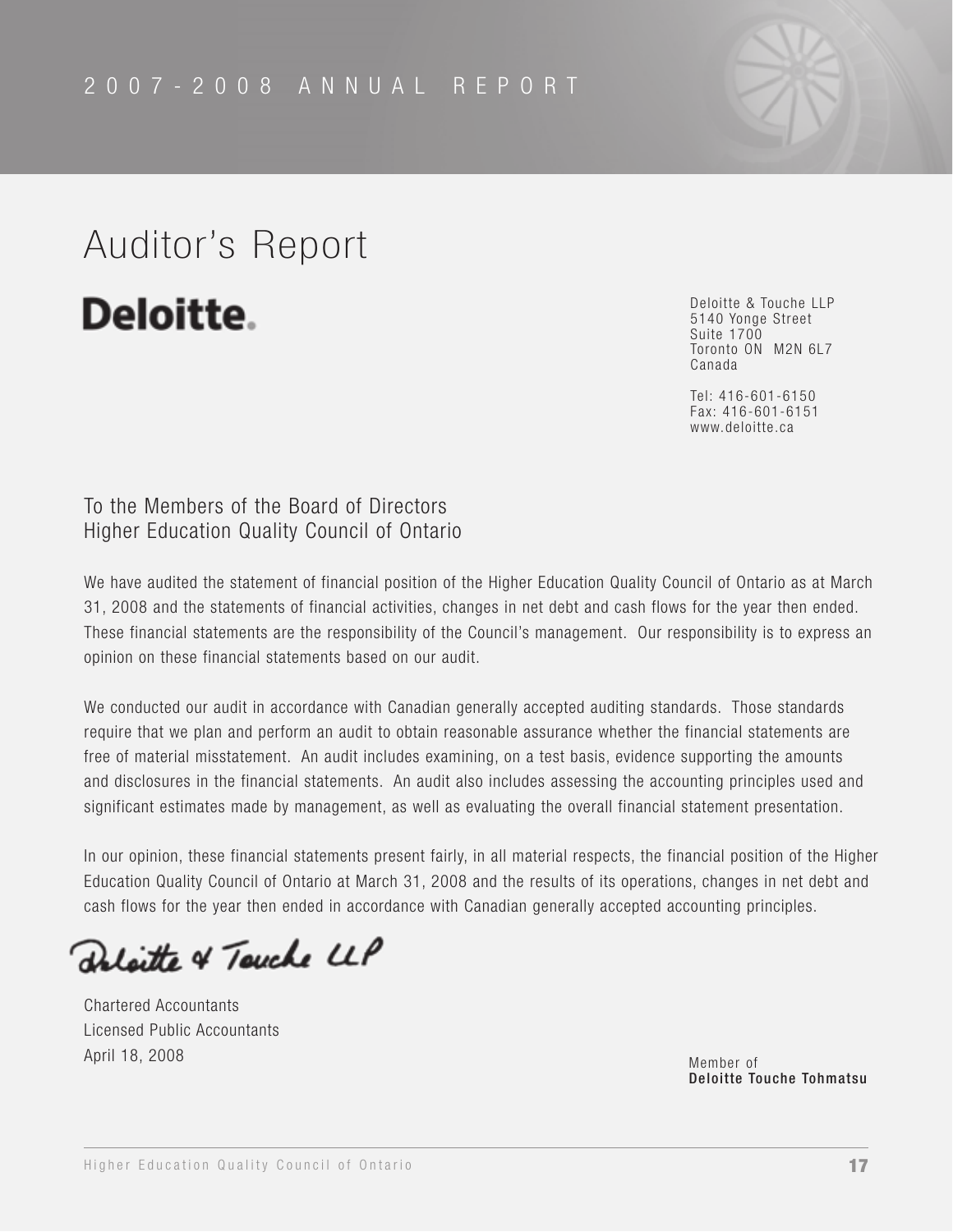Statement of financial position

March 31, 2008

|                                                                 | 2008       | 2007       |
|-----------------------------------------------------------------|------------|------------|
|                                                                 | \$         | \$         |
| <b>Financial Assets</b>                                         |            |            |
| Cash                                                            | 672,036    | 1,088,226  |
| Account receivable (Note 8)                                     | 192,925    |            |
| Interest receivable                                             | 3,059      | 5,166      |
| GST receivable                                                  | 3,797      | 1,493      |
|                                                                 | 871,817    | 1,094,885  |
| <b>Liabilities</b>                                              |            |            |
| Accounts payable and accrued charges                            | 524,455    | 375,489    |
| Lease inducement                                                | 157,556    |            |
| Deferred capital contributions (Note 5)                         | 627,791    | 678,270    |
| Due to Ministry of Training, Colleges and Universities (Note 4) | 197,394    | 397,331    |
|                                                                 | 1,507,196  | 1,451,090  |
| Net debt                                                        | (635, 379) | (356, 205) |
| <b>Non-financial assests</b>                                    |            |            |
| Tangible capital assets (Note 6)                                | 627,791    | 353,218    |
| Prepaid expenses                                                | 7,588      | 2,987      |
|                                                                 | 635,379    | 356,205    |
| Accumulated surplus                                             |            |            |

Approved by the Board Director atleni Shum Director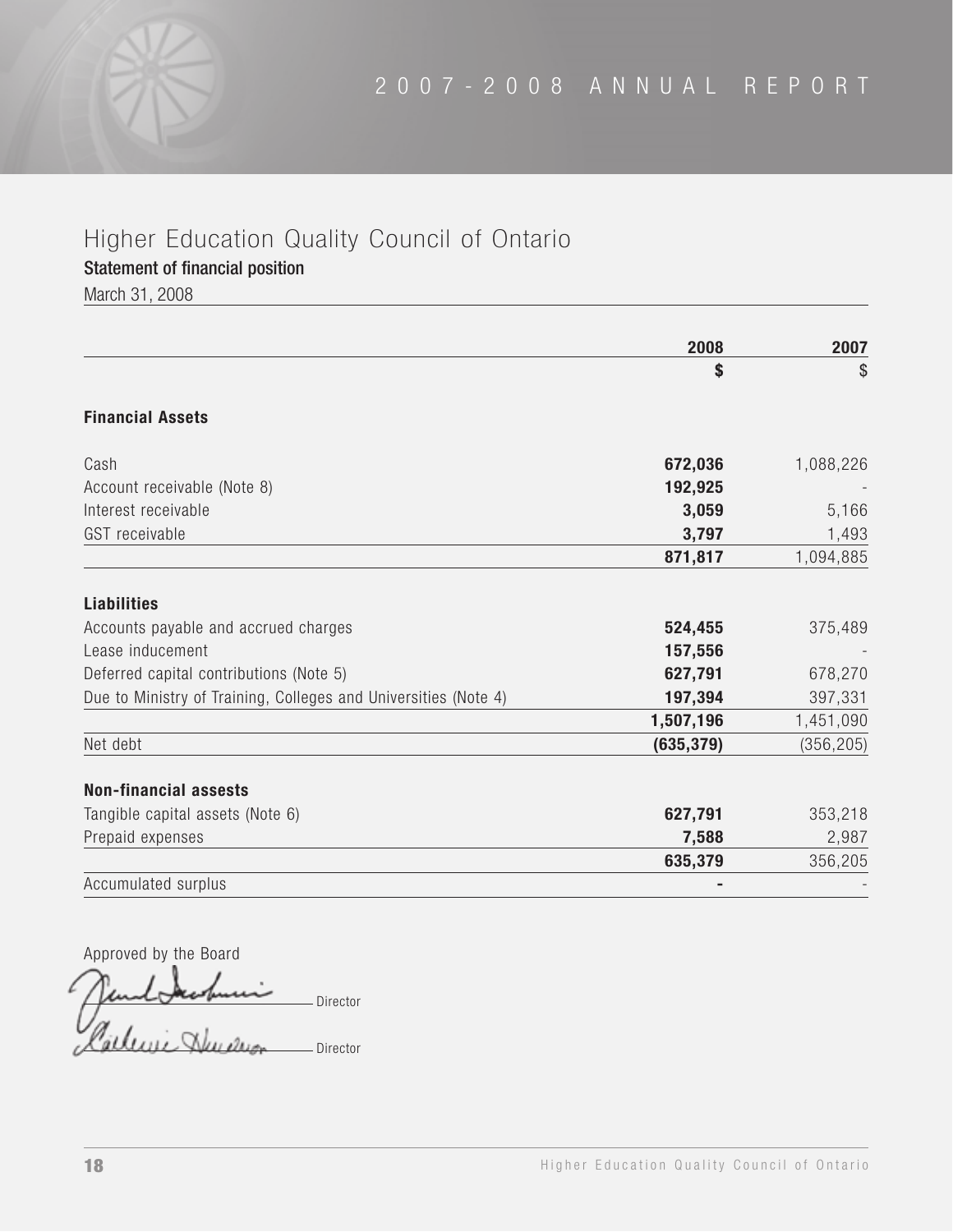Statement of financial activities

Year ended March 31, 2008

|                | For the period from |
|----------------|---------------------|
|                | December 6, 2006 to |
| March 31, 2008 | March 31, 2007      |

|               | <b>Budget</b> |                                |
|---------------|---------------|--------------------------------|
| <b>Actual</b> | (Note 9)      |                                |
| \$            | \$            |                                |
|               |               | <b>Revenues</b>                |
| 2,820,976     | 5,000,000     | Provincial funding             |
|               |               | Amortization of                |
| 132,109       |               | deferred capital contributions |
| 34,057        |               | Interest income                |
| 2,987,142     | 5,000,000     |                                |
|               |               | Expenses (Note 3)              |
| 851,968       | 764,800       | Governance                     |
| 959,444       | 3,559,200     | Research                       |
| 1,175,730     | 676,000       | Administration                 |
| 2,987,142     | 5,000,000     |                                |
|               |               |                                |

**Surplus for the year and**

accumulated surplus, end of year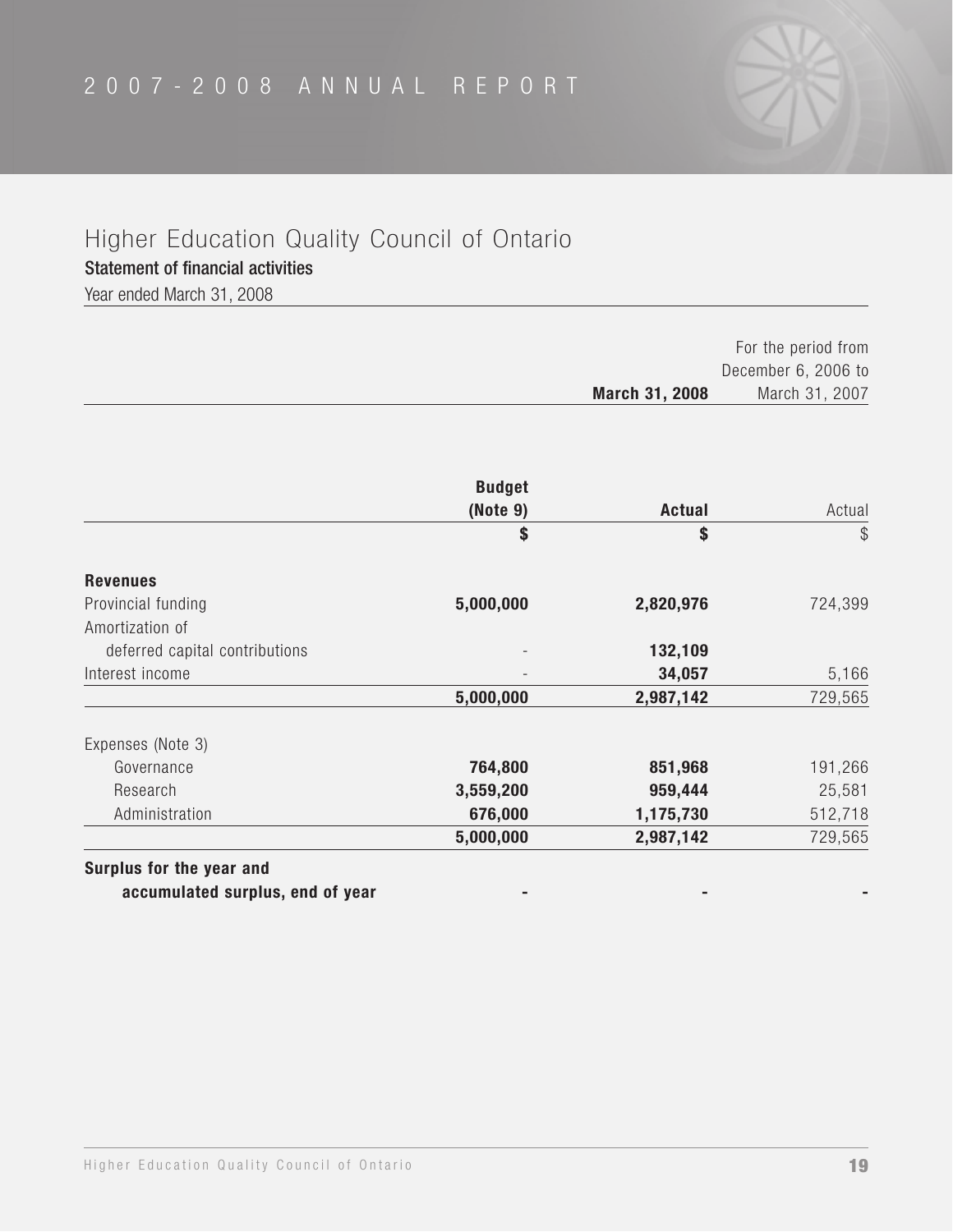Statement of changes in net debt

Year ended March 31, 2008

|                                         |                | For the period from<br>December 6, 2006 to |
|-----------------------------------------|----------------|--------------------------------------------|
|                                         | March 31, 2008 | March 31, 2007                             |
|                                         | \$             | \$                                         |
| Net debt, beginning of the year         | 356,205        |                                            |
| Surplus for the year                    |                |                                            |
| Acquisition of tangible capital assets  | 406,682        | 353,218                                    |
| Amortization of tangible capital assets | (132, 109)     |                                            |
| Other adjustments - prepaids            | 4,601          | 2,987                                      |
| Net debt, end of the year               | 635,379        | 356,205                                    |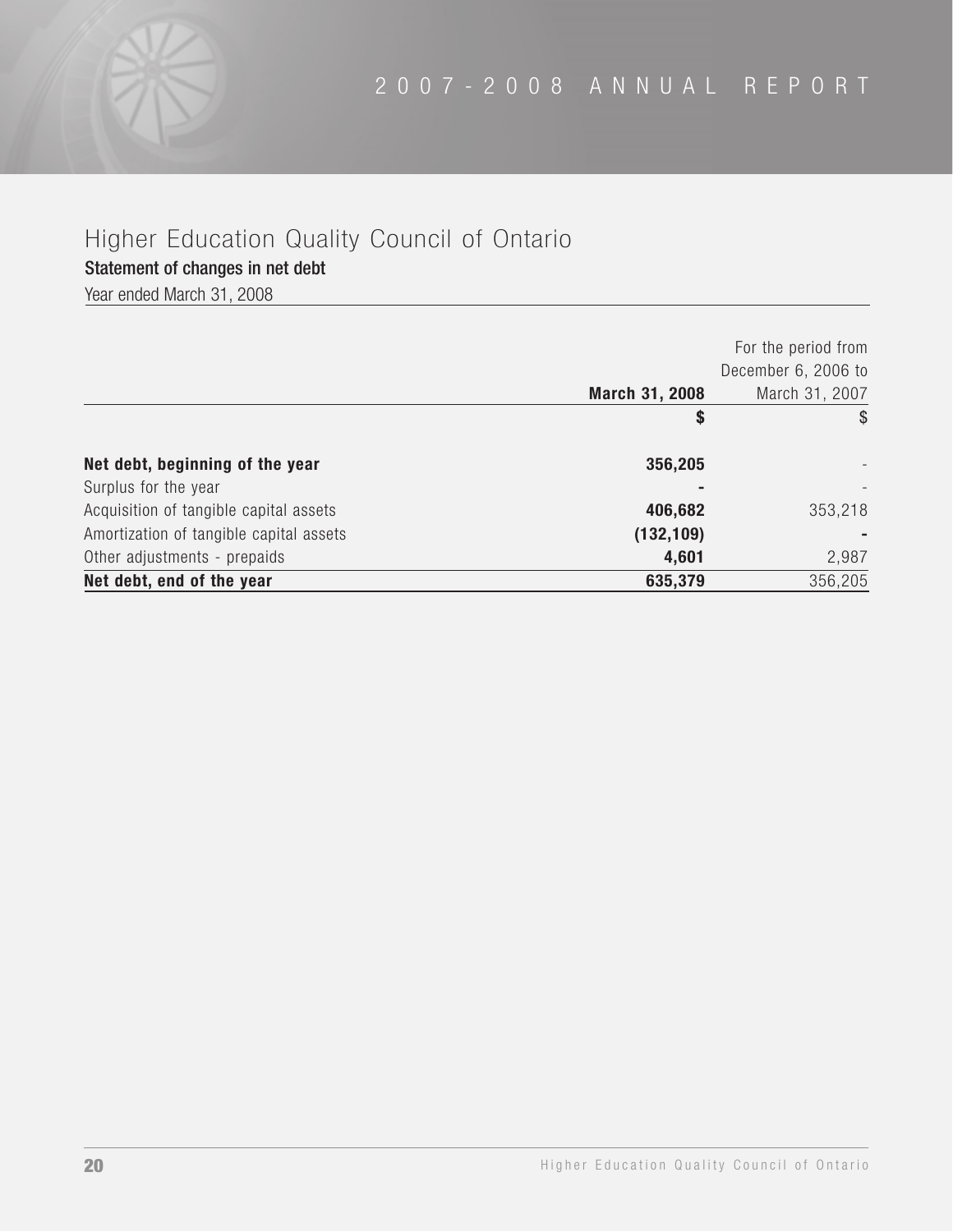### Statement of cash flows

Year ended March 31, 2008

|                                                        |                | For the period from                   |
|--------------------------------------------------------|----------------|---------------------------------------|
|                                                        | March 31, 2008 | December 6, 2006 to<br>March 31, 2007 |
|                                                        | \$             | \$                                    |
| <b>Operating activities</b>                            |                |                                       |
| Surplus for the year                                   |                |                                       |
| Items not involving cash                               |                |                                       |
| Amortization of deferred capital contributions         | (132, 109)     |                                       |
| Amortization of capital assets                         | 132,109        |                                       |
| Amortization of lease inducement                       | (35, 369)      |                                       |
| Change in non-cash operating items                     |                |                                       |
| Interest receivable                                    | 2,107          | (5, 166)                              |
| GST receivable                                         | (2, 304)       | (1, 493)                              |
| Prepaid expenses                                       | (4,601)        | (2,987)                               |
| Accounts payable and accrued charges                   | 148,966        | 375,489                               |
| Due to Ministry of Training, Colleges and Universities | (199, 937)     | 397,331                               |
|                                                        | (91, 138)      | 763,174                               |
| <b>Capital activities</b>                              |                |                                       |
| Purchase of tangible capital assets                    | (406, 682)     | (353, 218)                            |
| <b>Financing activities</b>                            |                |                                       |
| Deferred contributions related to capital assets       | 81,630         | 678,270                               |
| (Decrease) increase in cash                            | (416, 190)     | 1,088,226                             |
| Cash balance, beginning of year                        | 1,088,226      |                                       |
| Cash balance, end of year                              | 672,036        | 1,088,226                             |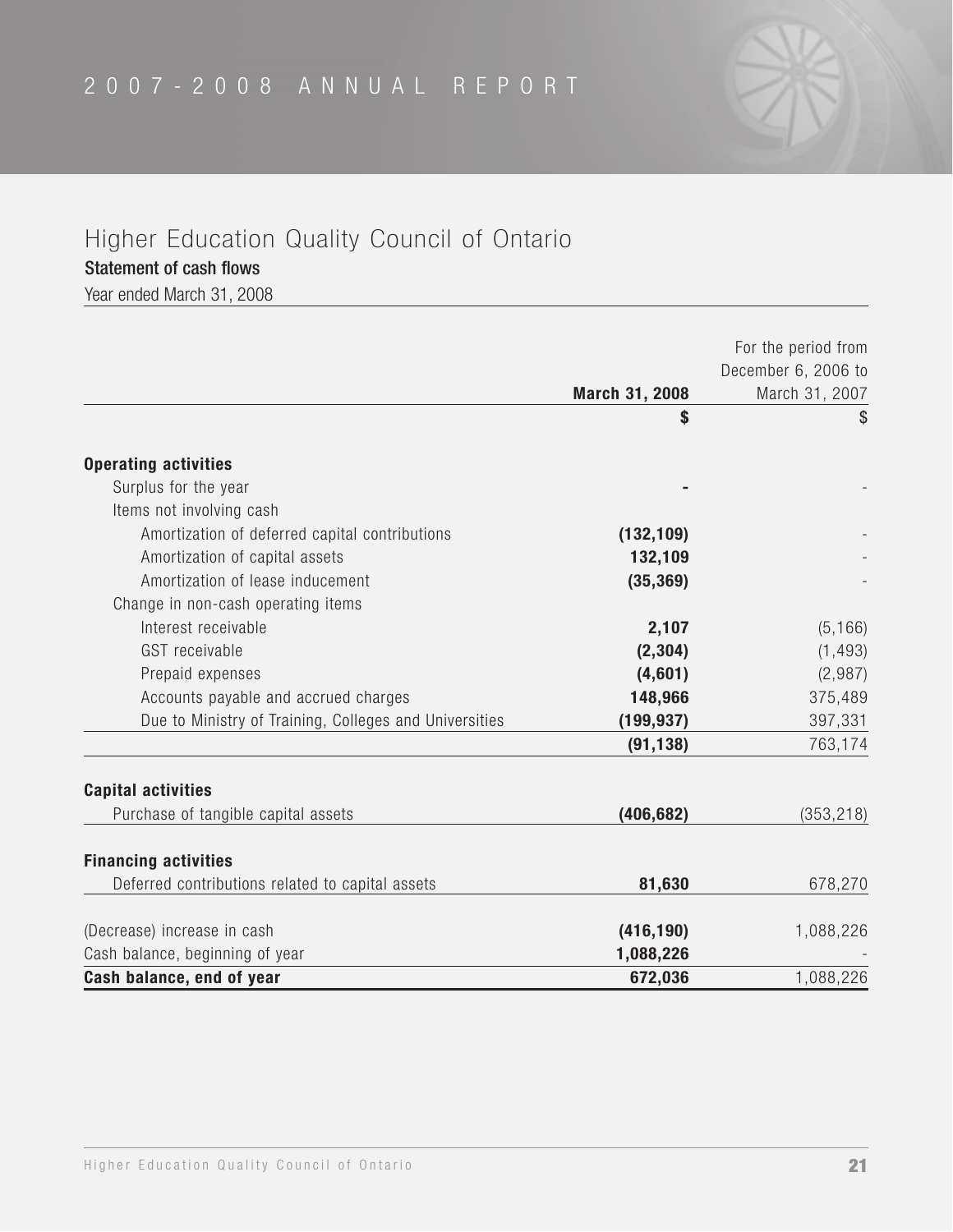### Notes to the financial statements

March 31, 2008

### **1. The Organization**

### *Formation and status*

The authority to create the Higher Education Quality Council of Ontario was established in the *Higher Education Quality Council of Ontario Act, 2005*. The Council is a Crown Agency of the Ministry of Training, Colleges and Universities (MTCU) and is classified as an Operational Services agency.

The Higher Education Quality Council is a corporation without share capital and is not subject to the Corporations Act or the Corporation Information Act. The Council is subject to section 132, subsection 134(1) and section 136 of The Business Corporations Act. As an agent of the Crown, the Council is not subject to income tax.

The Council is, and exercises its powers only as, an agent of the Crown. Limits on the Council's ability to undertake certain activities are set out in both the Act and The Memorandum of Understanding between the Council and MTCU dated December 6, 2006.

#### *Council operations*

The objective of the Council is to assist the Minister of Training, Colleges and Universities in improving all aspects of the postsecondary education sector, including improving the quality of education provided in the sector, access to postsecondary education and accountability of postsecondary educational institutions.

Council members were appointed in 2006 and 2007, held their first meeting in October 2006 and commenced operations as of December 6, 2006. The Council received its first transfer of funds from the Provincial government in December 2006.

### **2. Significant accounting policies**

The financial statements of the Higher Education Quality Council of Ontario (the "Council") are the representations of management prepared in accordance with generally accepted accounting principles established by the Public Sector Accounting Board ("PSAB") of the Canadian Institute of Chartered Accountants.

Accounting policies followed by the Council are as follows:

#### *Basis of accounting*

### Accrual basis of accounting

Revenue and expenses are reported on the accrual basis of accounting. The accrual basis of accounting recognizes revenues in the period in which the transactions or events occurred that give rise to the revenue; expenses are recognized in the period the goods or services are acquired, and a legal liability is incurred or transfers are due.

#### Government transfer payments

The Council is funded solely by the Province of Ontario in accordance with budget arrangements established by MTCU. These financial statements reflect agreed funding arrangements approved by the MTCU.

Government transfer payments from the MTCU are recognized in the financial statements in the year in which the payment is authorized and the events giving rise to the transfer occur, performance criteria are met, and reasonable estimates of the amount can be made.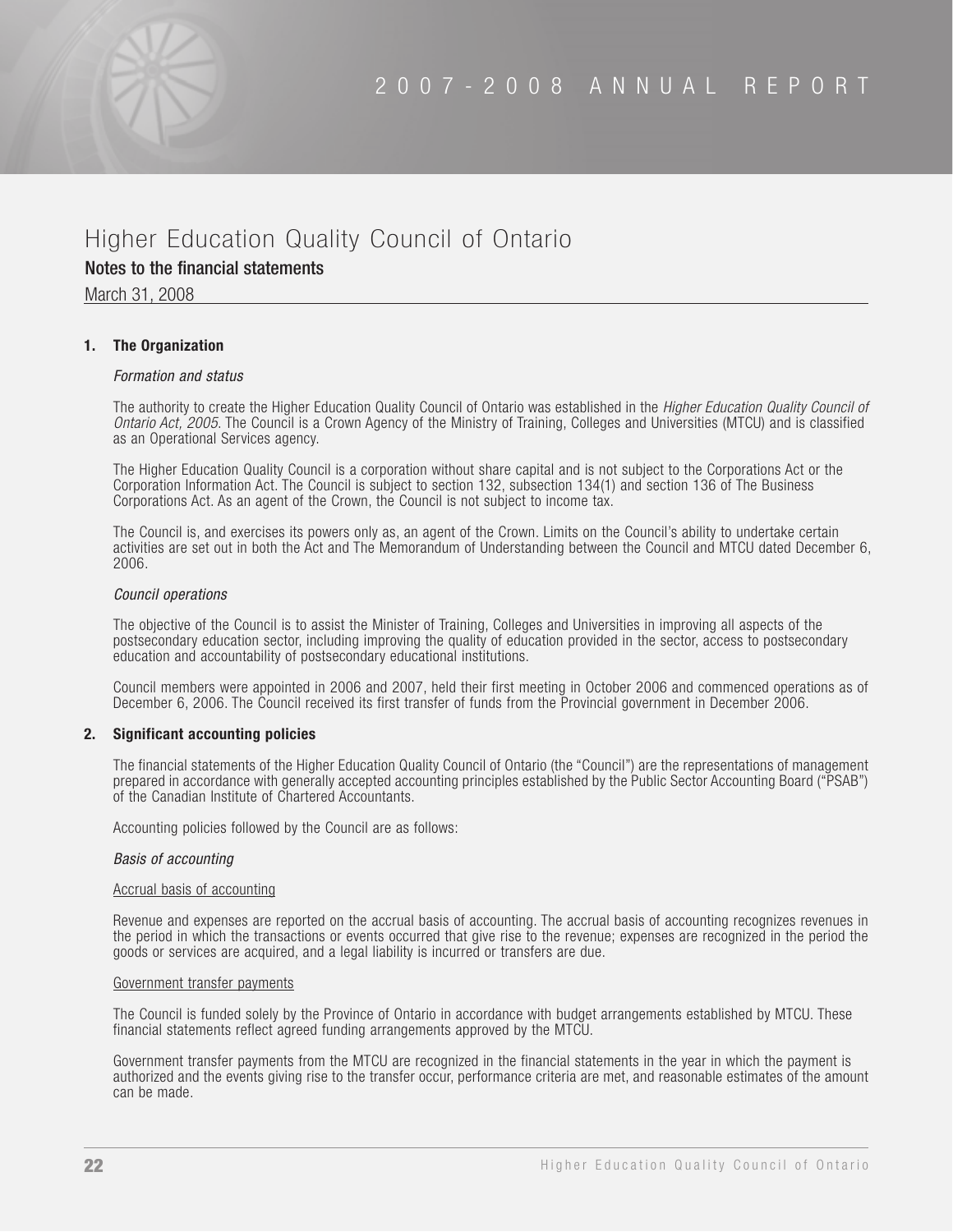

Notes to the financial statements

March 31, 2008

### **2. Significant accounting policies (continued)**

### *Basis of accounting (continued)*

#### Deferred contributions

Certain amounts, including transfer payments from the MTCU, are received pursuant to legislation, regulation or agreement and may only be used in the conduct of certain programs or in the completion of specific work. Funding is only recognized as revenue in the fiscal year the related expenses are incurred or services performed.

Any amounts received that are used to fund expenses that are recorded as tangible capital assets, are recorded as deferred capital contributions and are recognized over the useful life of the asset reflective of the provision of its services. Deferred capital contributions are amortized into revenue in accordance with the amortization policy applied to the related capital asset recorded.

#### Tangible capital assets

Tangible capital assets are recorded at historical cost. The cost of tangible capital assets contributed is recorded at the estimated fair value on the date of contribution. Where an estimate of fair value cannot be made, the tangible capital asset would be recognized at nominal value.

Maintenance and repair costs are recognized as an expense when incurred. Betterments or improvements that significantly increase or prolong the service life or capacity of a tangible capital asset are capitalized. Computer software is recognized as an expense when incurred.

Tangible capital assets are stated at cost less accumulated amortization. Tangible capital assets are amortized on a straight line basis over their estimated useful lives as follows:

| Computer equipment      | 3-5 vears     |
|-------------------------|---------------|
| Furniture and equipment | b vears       |
| Leasehold improvements  | Life of lease |

#### *Use of estimates*

The preparation of financial statements in conformity with Canadian generally accepted accounting principles requires management to make estimates and assumptions that affect the reported amount of assets, liabilities and disclosure of contingent liabilities at the date of the financial statements, and the reported amounts of revenues and expenditures during the year. Actual results could differ from these amounts.

#### **3. Expenses by object**

|                          | Governance | <b>Research</b> | <b>Administration</b> | <b>Total</b> |
|--------------------------|------------|-----------------|-----------------------|--------------|
|                          |            |                 |                       |              |
| Salaries and benefits    | 590.543    | 456.014         | 363,581               | 1,410,138    |
| Research contracts       |            | 404,085         |                       | 404,085      |
| Consulting contracts     | 75,209     | 37,355          | 195,009               | 307,573      |
| Other operating expenses | 186.216    | 61.990          | 617.140               | 865,346      |
|                          | 851,968    | 959.444         | 1,175,730             | 2,987,142    |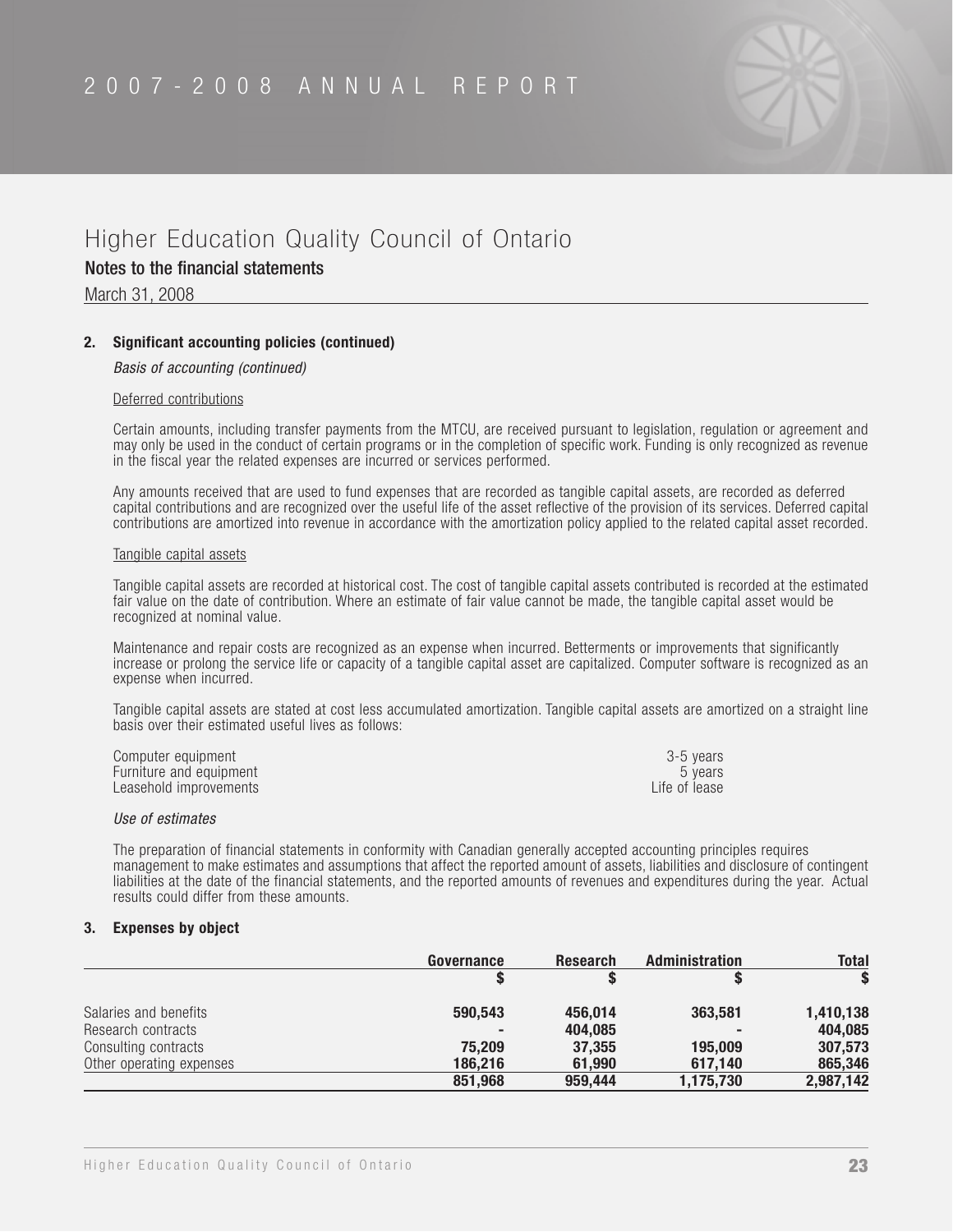### Notes to the financial statements

March 31, 2008

### **4. Due to Ministry Of Training, Colleges and Universities**

Funding received in excess of expenditures may be required to be repaid and is recorded as due to Ministry of Training, Colleges and Universities.

### **5. Deferred capital contributions**

Deferred capital contributions related to capital assets represent the unamortized amount of grants and other contributions received for the purchase of capital assets. The amortization of capital contributions is recorded as revenue in the statement of financial activities.

During the year, the Council utilized \$112,725 of its 2007 / 2008 MTCU funding for additional capital purchases. The MTCU funds used to purchase these capital assets have been included as part of deferred capital contribution and are to be amortized into revenue on the same basis as the amortization of the purchased assets. An amount of \$31, 095 which was part of the unspent capital contributions at March 31, 2007 relating to leasehold improvements was not required and that amount has now been reclassified as part of the amounts due to the Ministry of Training, Colleges and Universities.

|                                   | 2008    | 2007    |
|-----------------------------------|---------|---------|
|                                   |         |         |
| Balance, beginning of year        | 678,270 |         |
| Contributions received - net      | 81,630  | 678,270 |
| Less amounts amortized to revenue | 132,109 |         |
| Balance, end of year              | 627,791 | 678,270 |

The balance of unamortized capital contributions related to capital assets consists of the following:

|                                                                   | 2008           | 2007    |
|-------------------------------------------------------------------|----------------|---------|
|                                                                   |                |         |
| Unamortized capital contributions used to purchase capital assets | 627,791        | 353,218 |
| Unspent contributions                                             | $\blacksquare$ | 325,052 |
| Balance, end of year                                              | 627,791        | 678,270 |

Deferred capital contributions in the amount of \$627,791 relate primarily to funding received for leasehold improvements that were completed during the year.

### **6. Tangible capital assets**

|                         |         |                    | 2008            | 2007         |
|-------------------------|---------|--------------------|-----------------|--------------|
|                         |         | <b>Accumulated</b> | <b>Net Book</b> | Net Book     |
|                         | Cost    | amortization       | value           | value        |
|                         |         |                    |                 | $\mathbb{S}$ |
| Computer hardware       | 46.675  | 13,686             | 32,989          | 7,270        |
| Leasehold improvements  | 702.610 | 117.454            | 585.156         | 345,948      |
| Furniture and equipment | 10,615  | 969                | 9.646           |              |
|                         | 759,900 | 132.109            | 627.791         | 353,218      |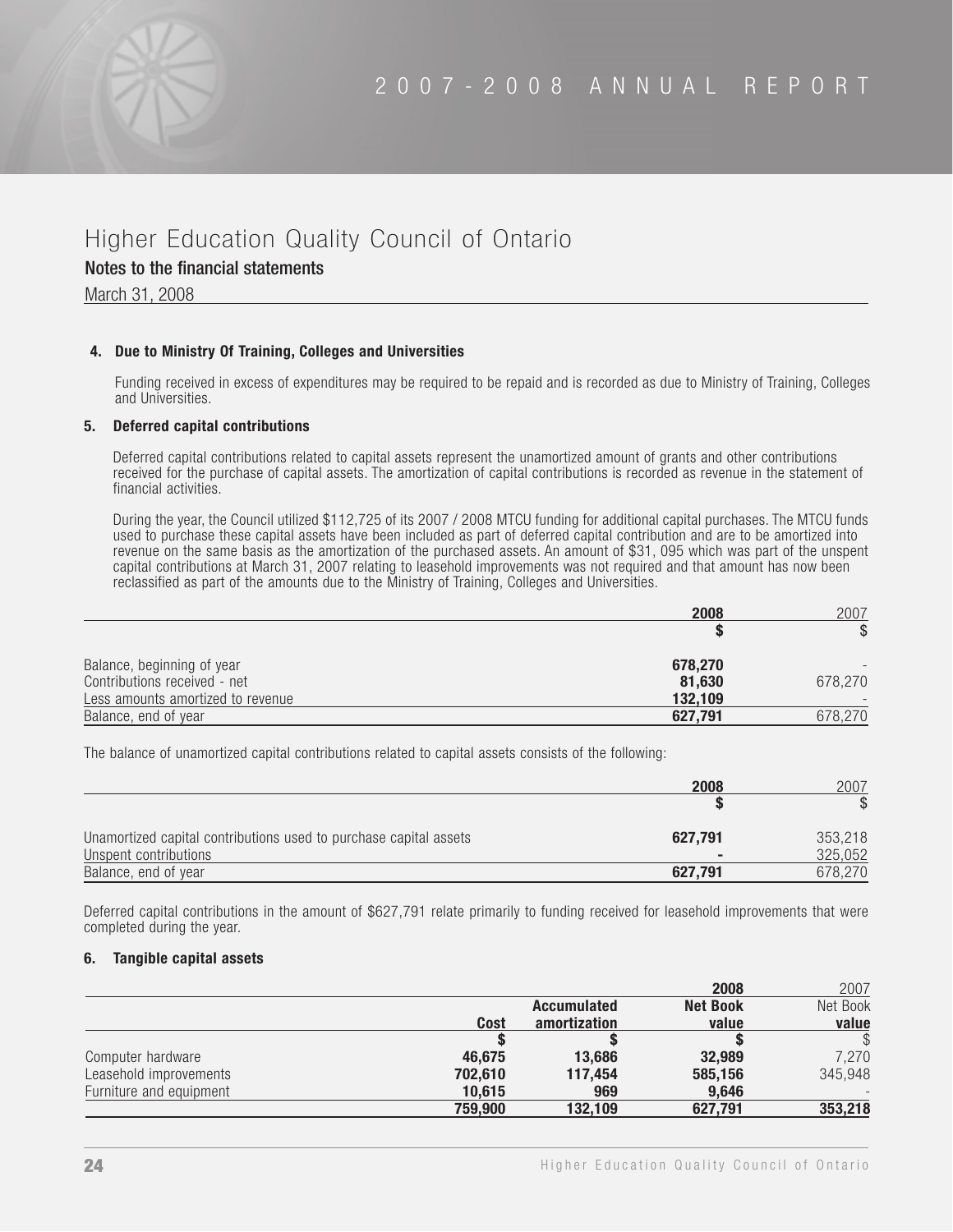

### Notes to the financial statements

March 31, 2008

### **7. Pension agreements**

The Council makes contributions on behalf of its staff to the Public Service Pension Plan (PSPP) administered by the Ontario Pension Board (OPB), which is a multi-employer plan. The plan is a defined benefit plan which specifies the amount of the retirement benefit to be received by the employees based on the length of service and rates of pay.

The contribution rates in 2007-08 remained constant at 8% of the Year's Basic Earnings, plus 6.2% of the Year's Maximum Pensionable Earnings (YMPE), and if applicable, 8% of earnings in excess of the YMPE. Contributions in the amount of \$41,099, including an amount of \$3,410 for a seconded employee, were made for employee earnings in 2007-08, and are included as an expenditure on the statement of financial activities.

### **8. Lease obligations and other commitments**

The Council entered into a lease for 7,670 rentable square feet of office space on the 24th floor of 1 Yonge Street, Toronto, negotiated by the Ontario Realty Corporation, for a term of 5 years beginning May 15, 2007. Rentable square feet increased to 7,717 as a result of landlord's improvements to meet requirements in the Council's lease. Rent is payable monthly.

The Council's lease provides for a cash payment of \$25 per rentable square foot, as a rent inducement, and became due upon completion of the leasehold improvement project. An amount of \$192,925 has been set up as a receivable, and a portion of this has been amortized to reduce rent expense during the year. Amortization will continue over the term of the lease.

In addition to the above, the Council is committed to various office equipment leases.

Minimum annual payments under operating leases are as follows:

|      |                          | Office    |
|------|--------------------------|-----------|
|      | Premises                 | equipment |
|      |                          | \$        |
| 2009 | 243,887                  | 9,072     |
| 2010 | 243,887                  | 9,072     |
| 2011 | 243,887                  | 9,072     |
| 2012 | 30,485                   | 9,072     |
| 2013 | $\overline{\phantom{0}}$ | 4,368     |
|      | 762,146                  | 40,656    |

### **9. Budget figures**

A total budget of \$5,000,000 was approved by the MTCU for 2007/ 2008. The actual cash flowed to the Council was less than the budgeted amount as a result of the level of activity in the first full year of operation.